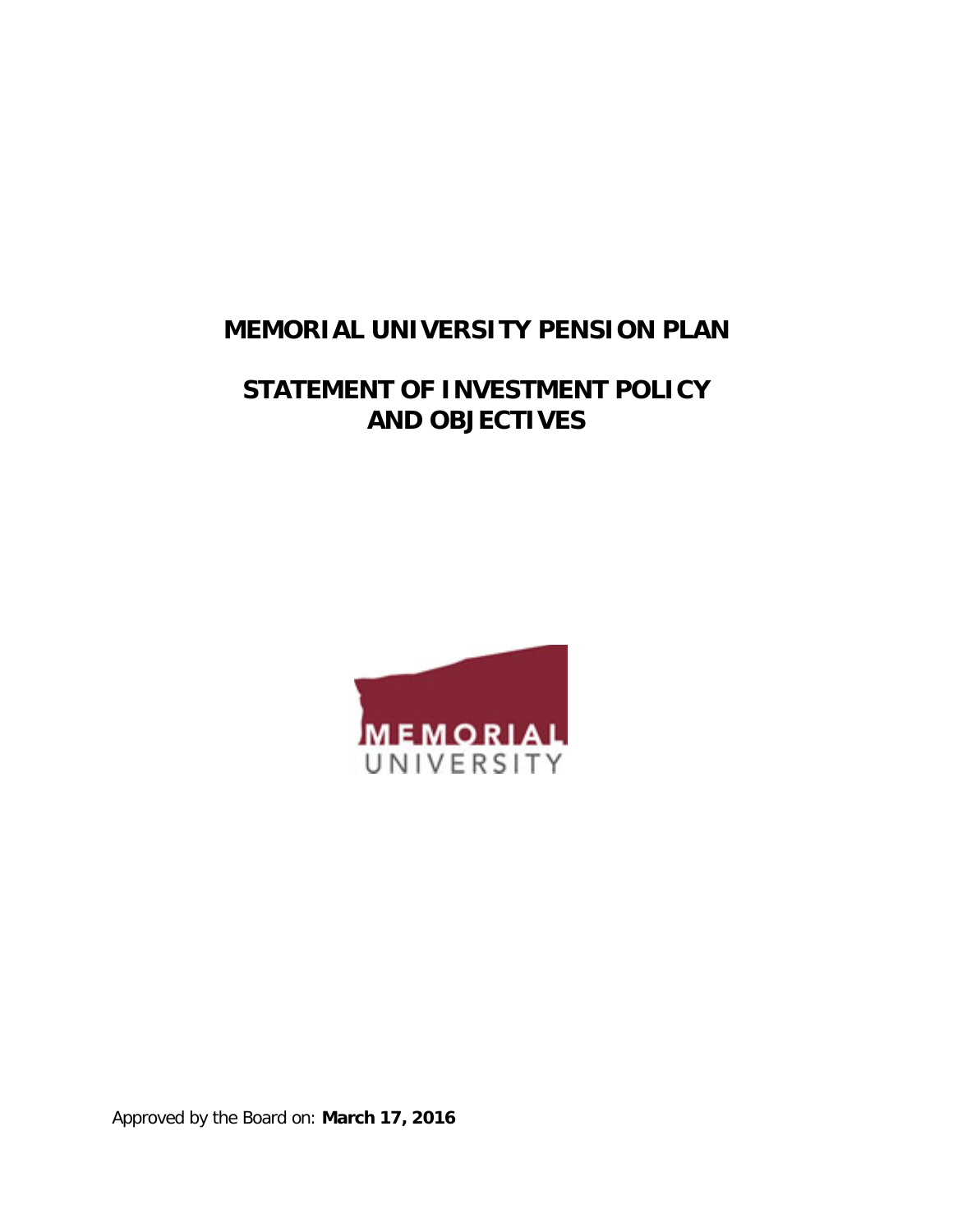# **TABLE OF CONTENTS**

| Section 1  |       |                                                                                                                                                 |  |  |  |  |  |
|------------|-------|-------------------------------------------------------------------------------------------------------------------------------------------------|--|--|--|--|--|
| Section 2  |       |                                                                                                                                                 |  |  |  |  |  |
| Section 3  |       |                                                                                                                                                 |  |  |  |  |  |
| Section 4  |       |                                                                                                                                                 |  |  |  |  |  |
| Section 5  |       |                                                                                                                                                 |  |  |  |  |  |
| Section 6  |       |                                                                                                                                                 |  |  |  |  |  |
| Section 7  |       |                                                                                                                                                 |  |  |  |  |  |
| Section 8  |       |                                                                                                                                                 |  |  |  |  |  |
| Appendix A |       |                                                                                                                                                 |  |  |  |  |  |
| Appendix B |       |                                                                                                                                                 |  |  |  |  |  |
|            | $B-1$ |                                                                                                                                                 |  |  |  |  |  |
|            | $B-2$ |                                                                                                                                                 |  |  |  |  |  |
|            | $B-3$ | $B-3.1$<br>$B-3.2$<br>$B-3.3$<br>$B-3.4$<br>$B-3.5$<br>$B-3.6$<br>$B-3.7$<br>$B-3.8$<br>$B-3.9$<br>$B-3.10$<br>$B-3.11$<br>$B-3.12$<br>$B-3.13$ |  |  |  |  |  |
| Appendix C |       |                                                                                                                                                 |  |  |  |  |  |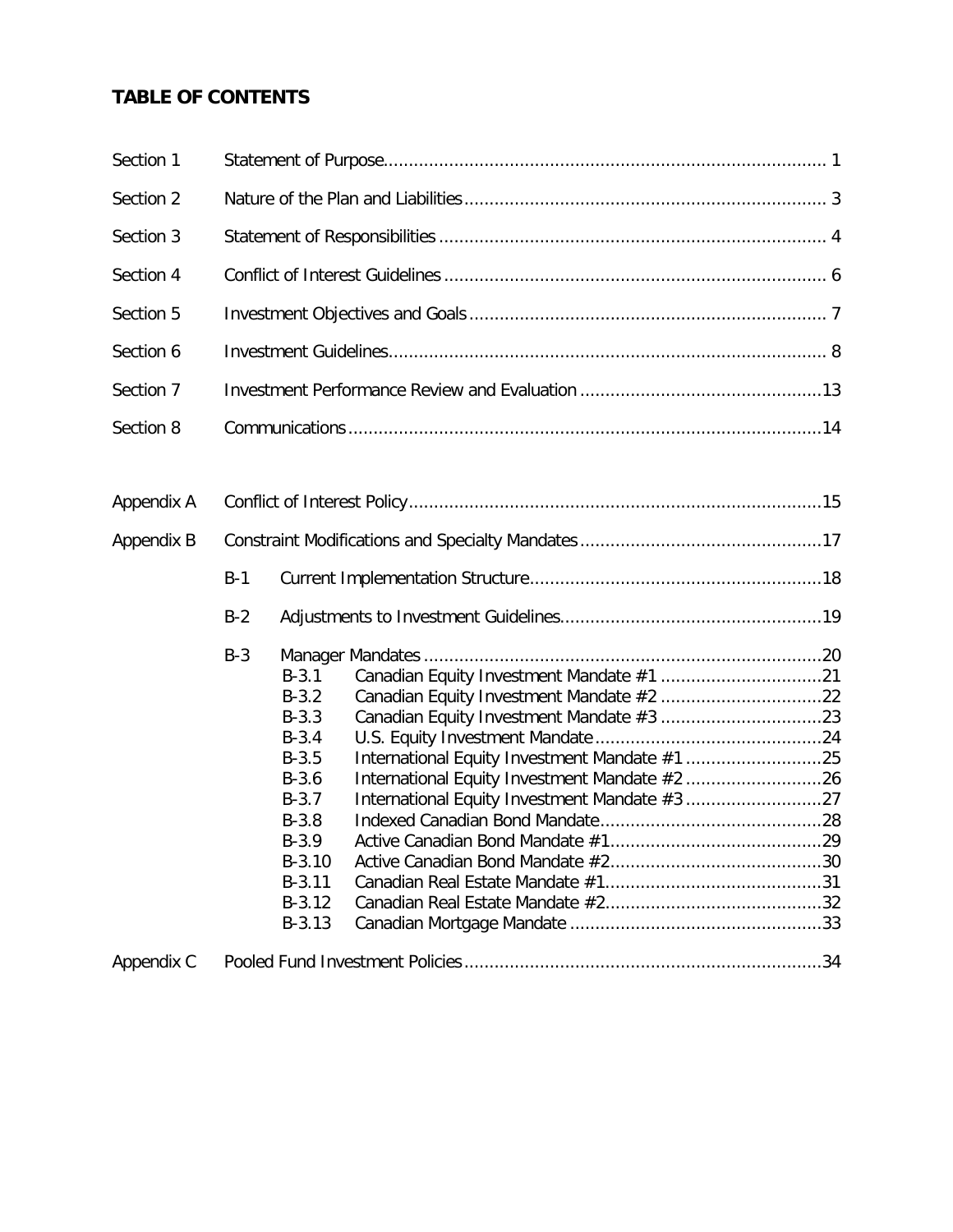<span id="page-2-0"></span>The Memorial University Pension Plan (hereinafter referred to as "the Plan") was established in 1950 to provide pension and retirement benefits for employees participating in the Plan.

The University's Board of Regents (hereinafter referred to as either "the Board" or "the Board of Regents") is responsible for administering the *Memorial University Pensions Act*, from which authority pension and retirement benefits are paid, contributions are collected, and a fund, known as the Memorial University Pension Fund, is created. This fund is held in trust by the Board, and is hereinafter referred to in this document as "the Fund".

The purpose of this *Statement of Investment Policy and Objectives* is to serve as a quide to the Board of Regents and the appointed staff of the University who manage and administer the Fund, as well as to, the University Pensions Committee (hereinafter referred to as "the Committee"), the Performance Review Subcommittee, Fund Managers, and any agent or other person(s) who is in a position to influence decisions regarding the investment of the Plan's assets.

This document will commit to writing the policies and objectives adopted by the Board of Regents, pursuant to recommendations of the Committee.

The purpose in establishing investment policies and objectives is two-fold:

- 1) To ensure that all parties involved in the management of the Fund clearly understand the policies, objectives, goals and direction of the Fund.
- 2) To facilitate the delegation of functional responsibilities associated with the management of the Fund.

The process of determining investment policies and objectives includes**,** but is not limited to, the following:

- (i) Identifying the nature of the liabilities of the Fund for which the Board of Regents have ultimate fiduciary responsibility. Important characteristics include the type of liability (e.g., termination benefits, death benefits, lifetime pensions), the length of time the liability will be outstanding (influenced by the mix of beneficiaries under the Plan), and the type of payment involved (e.g., single fixed amount versus monthly payments).
- (ii) Identifying assets which have characteristics similar to the liabilities being assumed (e.g., short term securities to meet cash flow needs versus common stock equity investments for long term pensions).
- (iii) Selecting asset classes which best suit the needs of the liabilities and which, when combined in an investment portfolio, will provide the highest rate of return at an acceptable level of risk.
- (iv) Providing sufficient diversification to eliminate unnecessary risk.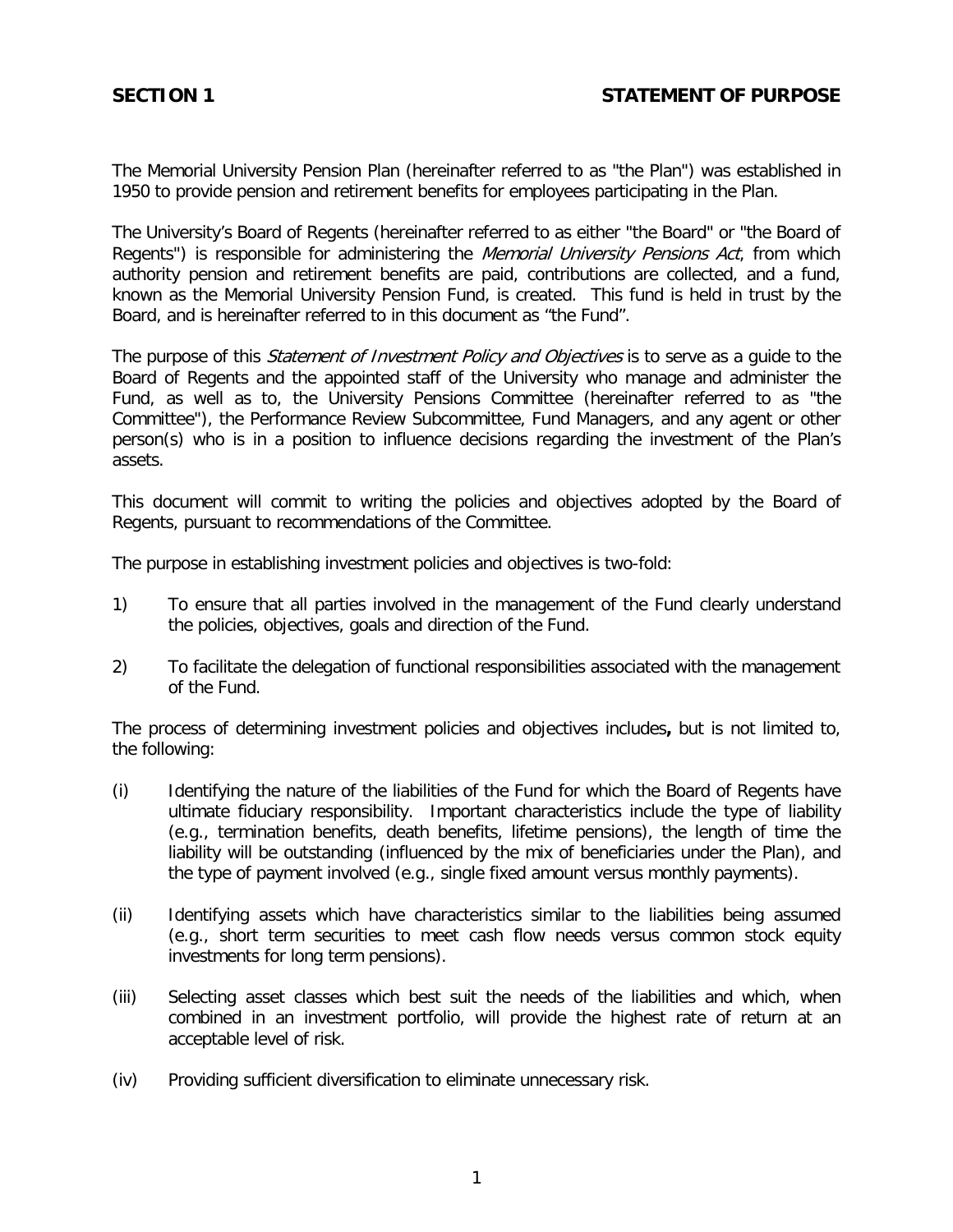The basic goal is to ensure that the assets of the pension fund, together with expected contributions, shall be invested in a continued, prudent, and effective manner so as to optimally meet the liabilities of the Plan.

The Statement has been prepared in accordance with the Newfoundland Pension Benefits Act, 1997 (hereinafter referred to as "the Pension Benefits Act, 1997") and Regulations.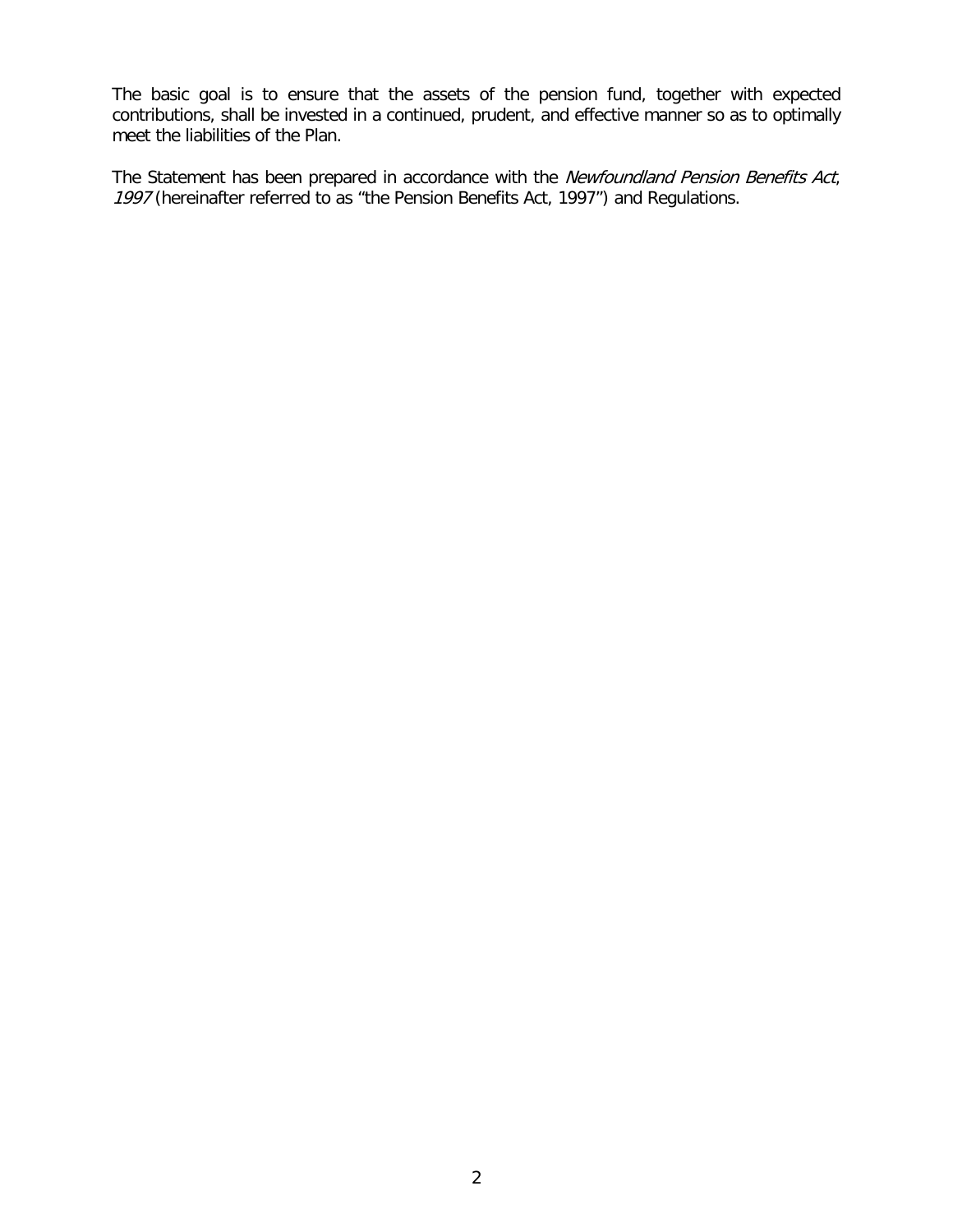<span id="page-4-0"></span>The Plan is a contributory defined benefit plan where employee contributions are outlined as follows:

- 9.9% of earnings up to the Year's Basic Exemption (YBE) as defined under the Canada Pension Plan.
- 8.1% of earnings in excess of the YBE up to and including the Year's Maximum Pensionable Earnings (YMPE) as defined under the Canada Pension Plan.
- 9.9% of earnings in excess of the YMPE.

Employer contributions will equal those of the employees. Aggregate contribution rates are adjusted from time to time based on advice from the Plan's actuary. Remittances to the pension fund are made on a monthly basis.

Under the Plan, benefits are defined independently of the value of the Fund assets. The benefits are provided on the basis of a best average salary formula. Since the benefit formula is earnings related, the Plan's liabilities will vary with the total payroll of the active membership.

Benefits provided by the Plan include pension benefits to retired members and surviving spouses, as well as lump sum termination benefits.

Pensioners comprised approximately 41% of the Plan's actuarial liabilities as at December 31, 2014, with the remainder being associated with active members.

Benefit payments from the Plan plus expenses exceed the contributions being made, with the result that investment income is required to meet the Plan's present outgoing cash flow.

(Note: Contribution rates were increased by 1.5 percentage points effective January 1, 2017 to 11.4%/9.6%/11.4%)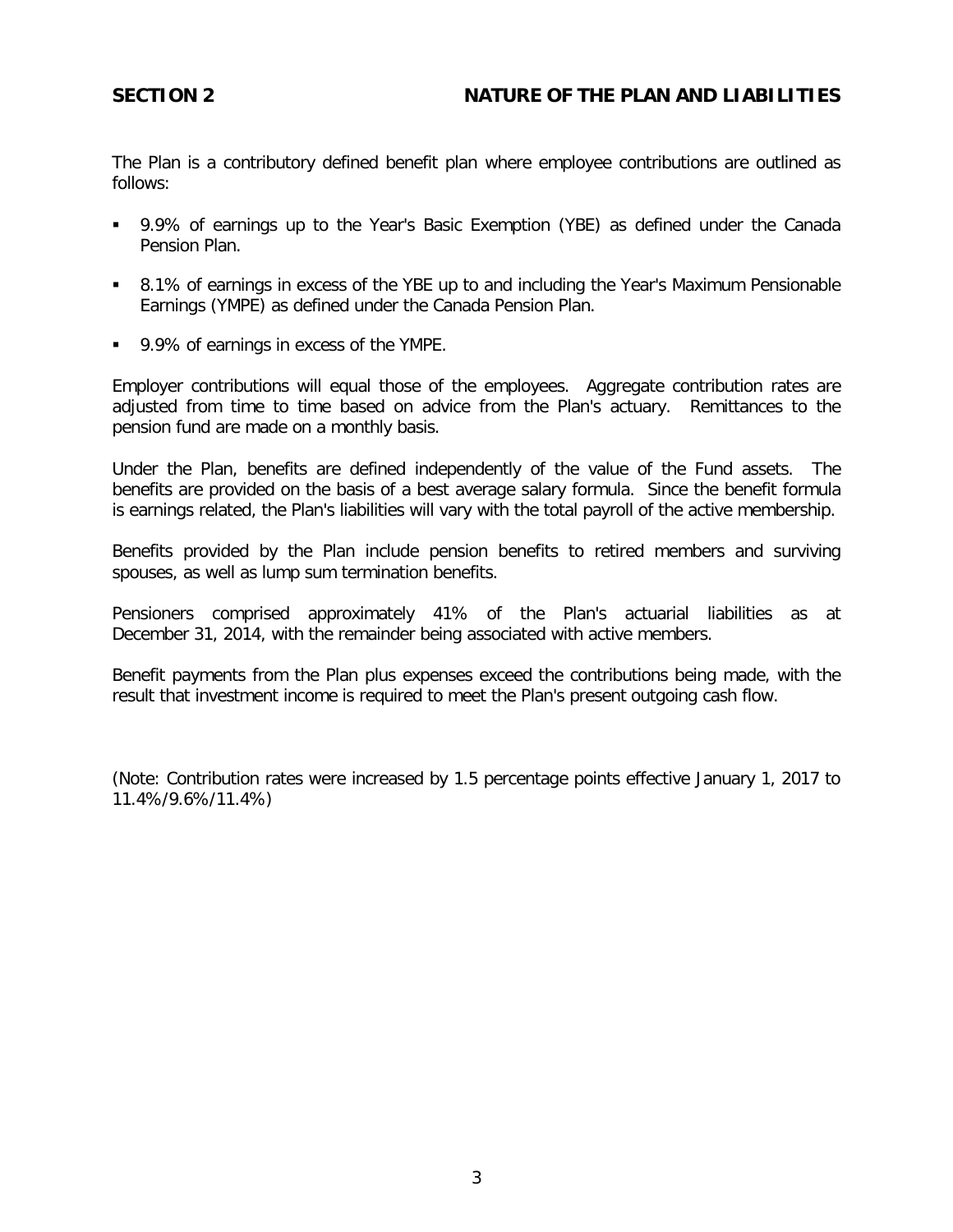# <span id="page-5-0"></span>**SECTION 3 STATEMENT OF RESPONSIBILITIES**

The Board of Regents administers the *Memorial University Pensions Act* and holds the Fund in trust. In administering the *Memorial University Pensions Act*, the Board is responsible for managing the Fund's investments in accordance with that Act's provisions, as well as with those of the Pension Benefits Act, 1997. In fulfilling this mandate, the Board seeks advice about the management of the Fund as follows:

# **The University Pensions Committee**

The University Pensions Committee will:

- (i) recommend to the Board the Statement of Investment Policy and Objectives, review its contents and applicability at least annually, and revise as necessary;
- (ii) recommend to the Board that one or more agents, such as the custodian, fund manager, and consultant, be retained to carry out any act required to be done in the administration and investment of the Fund, where it is reasonable and prudent in the circumstances to do so;
- (iii) monitor the performance of the agents so employed as is prudent and reasonable;
- (iv) review, at least quarterly, the fund performance;
- (v) delegate as appropriate any responsibilities not specifically mentioned; and
- (vi) seek and provide advice on current topics and topics of interest as they might arise from time to time.

In carrying out its responsibilities, the Committee will rely on support from the University's Administration, including the Vice President, Administration and Finance, the Director of Human Resources, the Manager of Benefits and Pensions, and other internal personnel to whom it may delegate specific tasks from time to time. The Committee is expected to meet at least four times per year regarding management of the pension fund.

#### **The Manager of Benefits and Pensions**

The Manager of Benefits and Pensions will:

- (i) report to the Committee quarterly on the overall investment performance of the Fund, and the performance of specific Investment Managers relative to the objectives set forth in this Policy;
- (ii) review investment opportunities which are outside of this Policy, and, where appropriate, make a recommendation on their inclusion in the Fund to the Committee; and
- (iii) review this Statement of Investment Policy and Objectives annually, suggest changes where appropriate, and report to the Committee on the results of the review.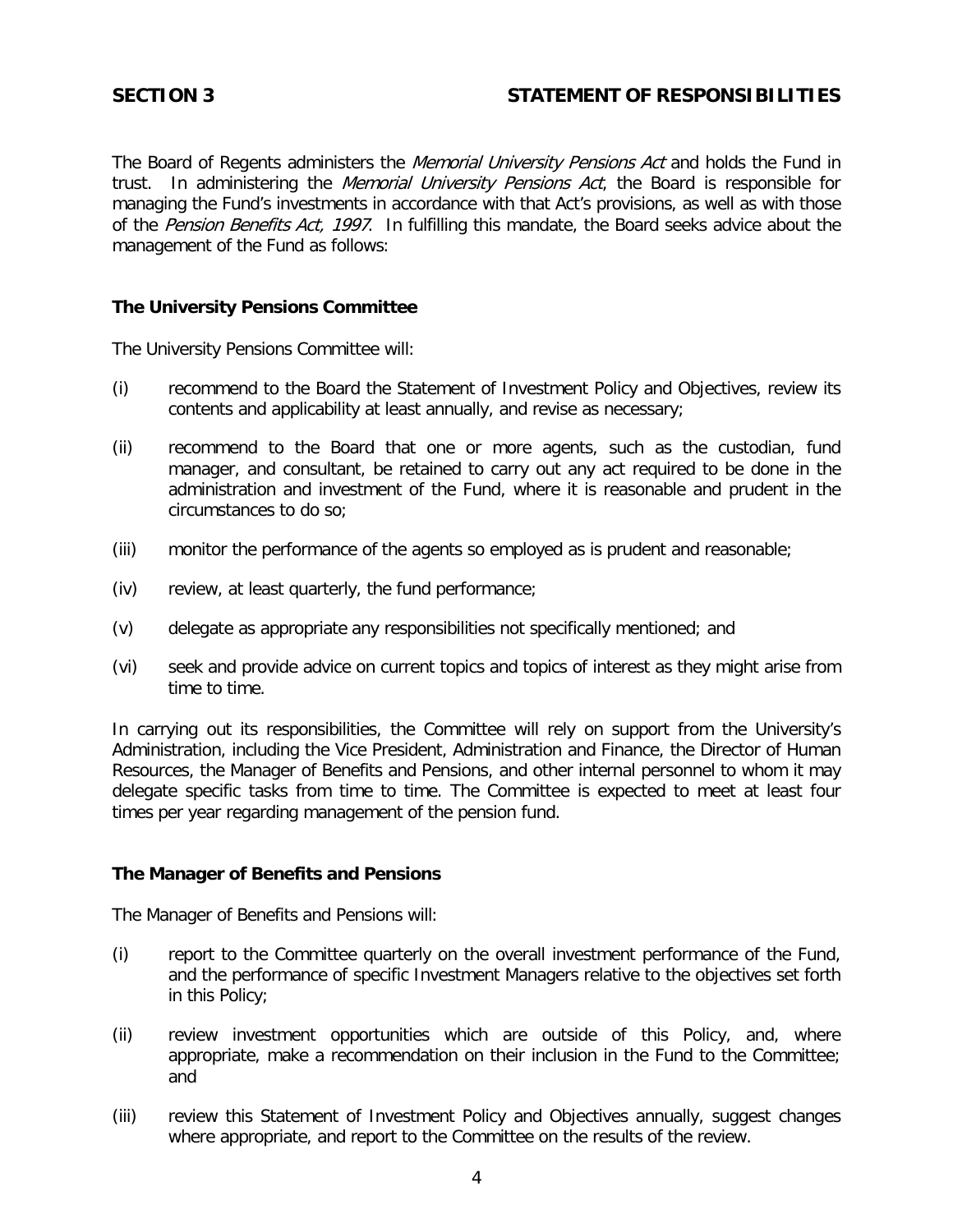# **The Investment Manager(s)**

The Investment Manager(s) will:

- (i) be responsible for the day-to-day investment management of the Plan's assets, including specific security selection and the timing of purchases and sales; and
- (ii) comply with the communication requirements set out in Section 8 of this Statement.

# **The Custodian**

The Custodian will:

- (i) fulfil the duties as outlined in the custodial agreement; and
- (ii) provide the Committee with regular statements of the assets of the Plan and transactions.

#### **Standard of Prudence**

In fulfilling their respective roles as described herein, the Board of Regents, the University Pensions Committee, members of the University's administration, and any agent or other person(s) who may be in a position to influence decisions regarding the investment of the Plan's assets shall exercise the care, diligence and skill in the administration, investment and management of the Fund that a person of ordinary prudence would exercise in dealing with the property of another person.

#### **Statement on Socially Responsible Investing**

The Board and the University Pensions Committee recognize the importance of investment practices that are appropriate from the perspective of environmental stewardship, social responsibility and good corporate governance. Where these factors are material to the overall performance of the Fund, they will be taken into consideration when reviewing the investment policies and practices of the investment managers.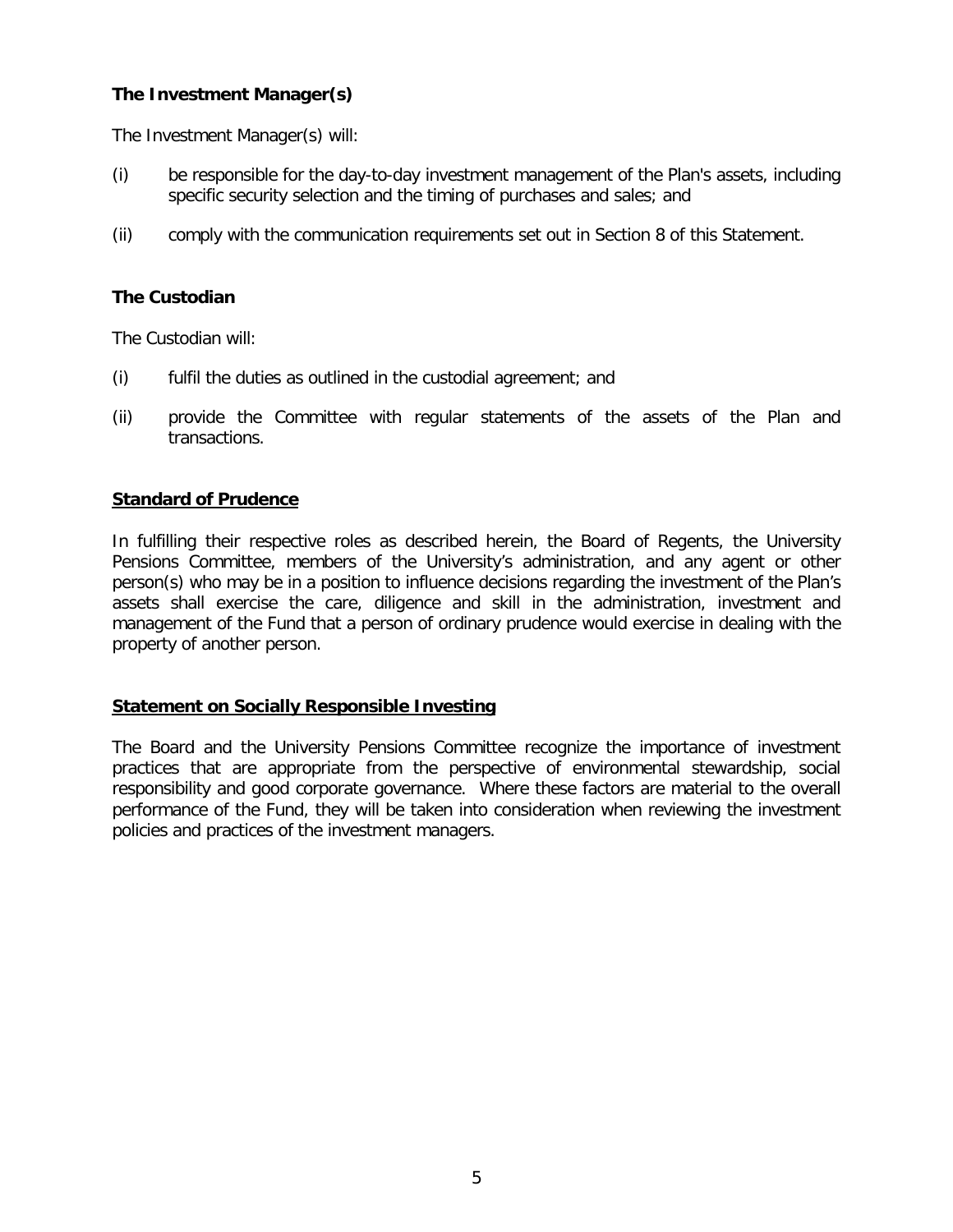# <span id="page-7-0"></span>**SECTION 4 CONFLICT OF INTEREST GUIDELINES**

No member of the Board of Regents or the University Pensions Committee, nor any officer or employee of the University, nor any agent that is employed by the Committee or by the University to carry out any act required to be done in the administration and investment of the pension fund, shall knowingly permit their interest to conflict with their duties and powers in respect of the Fund.

The conflict of interest policy for the Fund is contained in Appendix A which is attached to this Statement and forms part of this Statement.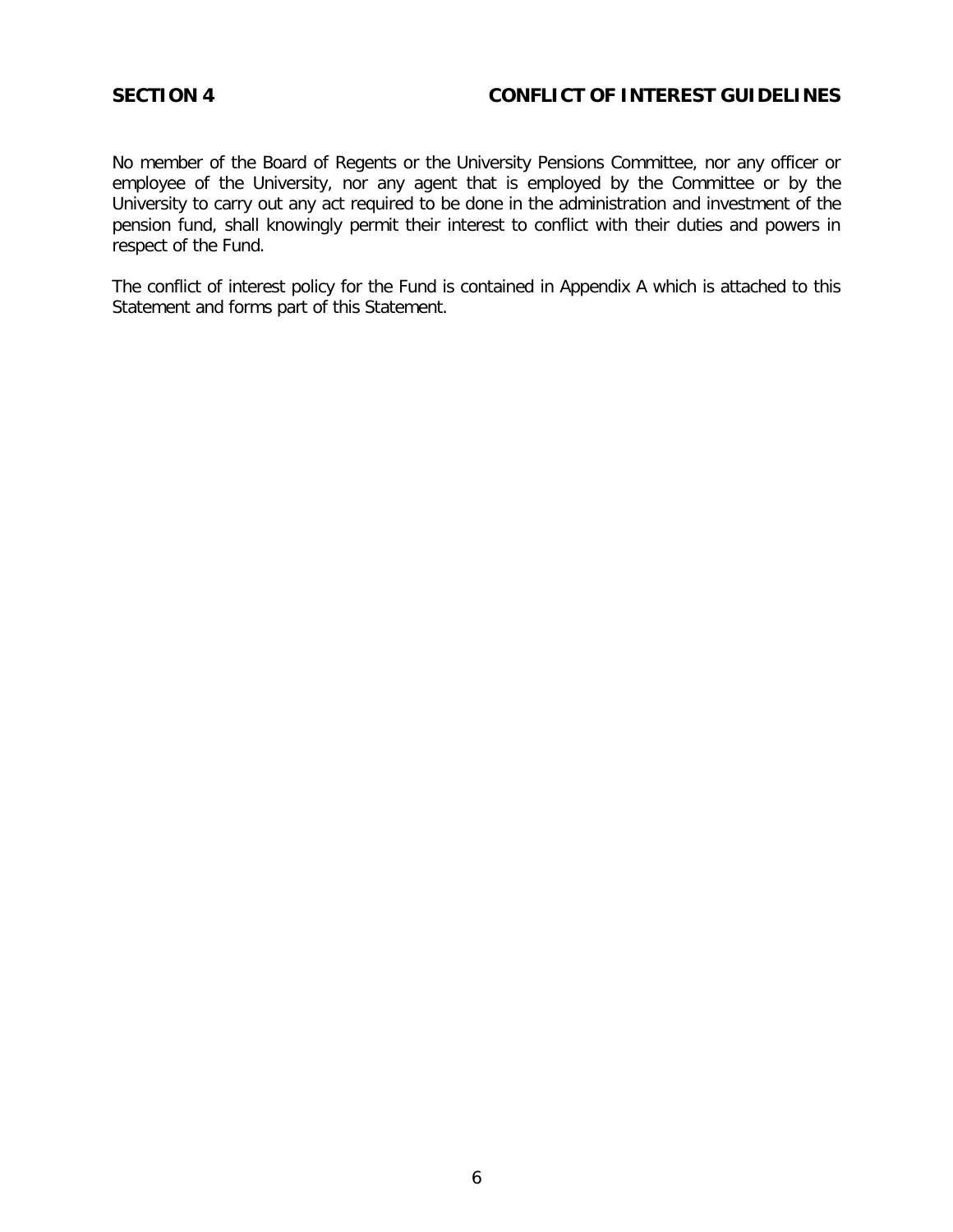# <span id="page-8-0"></span>**SECTION 5 INVESTMENT OBJECTIVES AND GOALS**

The Pension Plan's assets shall be managed with the objective of pursuing an investment policy which maintains predictable and stable benefit costs and contributions, recognizing the liability characteristics of the Pension Plan and in particular the role of inflation in determining the magnitude of future benefit payouts.

A Policy Asset Mix<sup>[1](#page-8-1)</sup> has been established which is expected to achieve the above objective at a reasonable and acceptable level of risk. The Policy Asset Mix, as well as various characteristics, is as follows:

| <b>POLICY ASSET MIX</b>                                                                                                                                       |                                                         |  |  |  |  |  |
|---------------------------------------------------------------------------------------------------------------------------------------------------------------|---------------------------------------------------------|--|--|--|--|--|
| <b>Asset Class</b>                                                                                                                                            | Proportion of asset class in<br><b>Policy Asset Mix</b> |  |  |  |  |  |
| Canadian equities:<br>U.S. equities:<br>International equities:<br>Fixed income securities:<br>Real estate:<br>Mortgages:<br>Cash:                            | 25%<br>21%<br>10%<br>25%<br>8%<br>8%<br>3%              |  |  |  |  |  |
| <b>CHARACTERISTICS OF POLICY ASSET MIX (15 YEARS)</b>                                                                                                         |                                                         |  |  |  |  |  |
| Expected nominal return of Policy Asset Mix:<br>Standard deviation of nominal return:                                                                         | 6.3%<br>9.2%                                            |  |  |  |  |  |
| Expected real return of Policy Asset Mix:                                                                                                                     | 4.2%                                                    |  |  |  |  |  |
| Probability of exceeding 6.3% nominal return, per annum:<br>- in a given year<br>- over a 4 year period<br>- over a 10 year period<br>- over a 15 year period | 52%<br>42%<br>45%<br>50%                                |  |  |  |  |  |
| Probability of exceeding 4.6% real return, per annum:<br>- in a given year<br>- over a 4 year period<br>- over a 10 year period<br>- over a 15 year period    | 52%<br>43%<br>47%<br>49%                                |  |  |  |  |  |

<span id="page-8-1"></span>Ĩ. 1The Policy Asset Mix and resulting characteristics were developed using stochastic models developed by Eckler Ltd.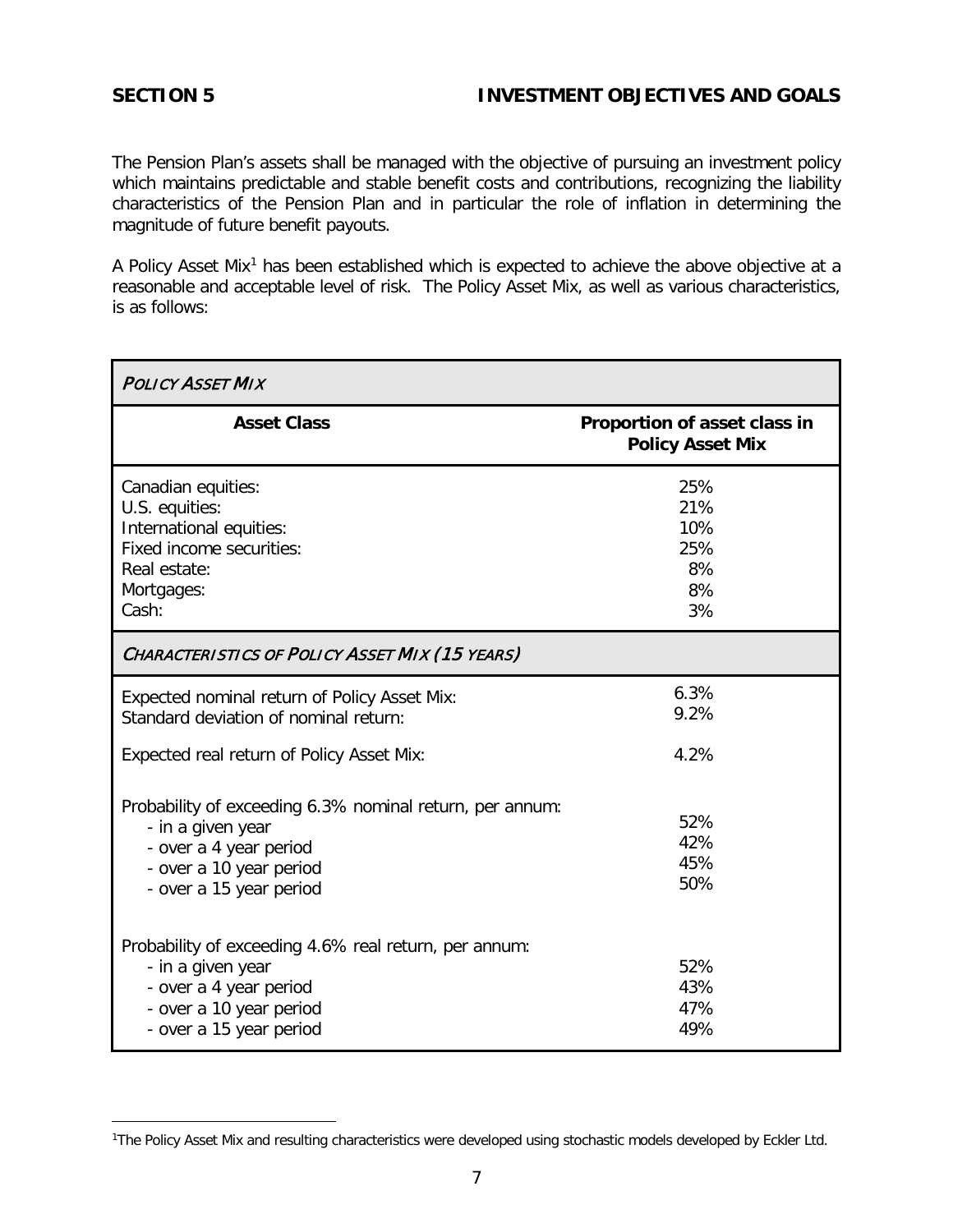<span id="page-9-0"></span>All investments are to be selected in compliance with the investment regulations of the *Income* Tax Act and the Pension Benefits Act, 1997 and the respective Regulations thereunder.

### **Asset Mix**

The portfolio with the Policy Asset Mix as outlined in Section 5 is expected to achieve the stated investment objectives over the long term. The Policy Asset Mix is the portfolio against which the actual performance of the Fund will be evaluated. Although the asset mix of the Fund is not actively managed, the mix at any time can deviate from the Policy Asset Mix due to market fluctuations.

It shall be the policy of the Plan to invest the assets in accordance with the minimum and maximum range for each asset class (based on market value) as outlined in Appendix B. The Policy Asset Mix and acceptable minimum and maximum ranges established by the Committee represent a long term view.

# Appendix B will be specifically reviewed and either changed or reconfirmed by the Committee every time this Policy is reviewed.

#### **Liquidity**

The Plan's cash flow will be monitored by the University, with the objective of maintaining sufficient liquidity to fund benefit payment outflows.

When withdrawals become necessary, the University will notify the Investment Manager(s) as far in advance as is practical to allow them sufficient time to build up necessary liquid reserves.

The Investment Manager(s) will be expected to review the cash flow requirements with the University at least annually.

#### **Volatility**

Consistent with the desire for adequate diversification, the Investment Policy for the Plan is based on the assumption that the volatility of the portfolio will be similar to that of the market. Consequently, it is expected that the volatility of the total portfolio, in aggregate, will be reasonably close to the volatility of a balanced market index, weighted to match the actual asset mix of the Fund.

#### **Proxy Voting Policy**

The Investment Manager(s) are hereby delegated the right to vote any and all proxies solicited in connection with securities held by the Plan. The Investment Manager(s) shall furnish the Committee with any written proxy voting policy statement, and shall keep records with respect to its voting decisions and submit an annual report to the Committee summarizing votes cast.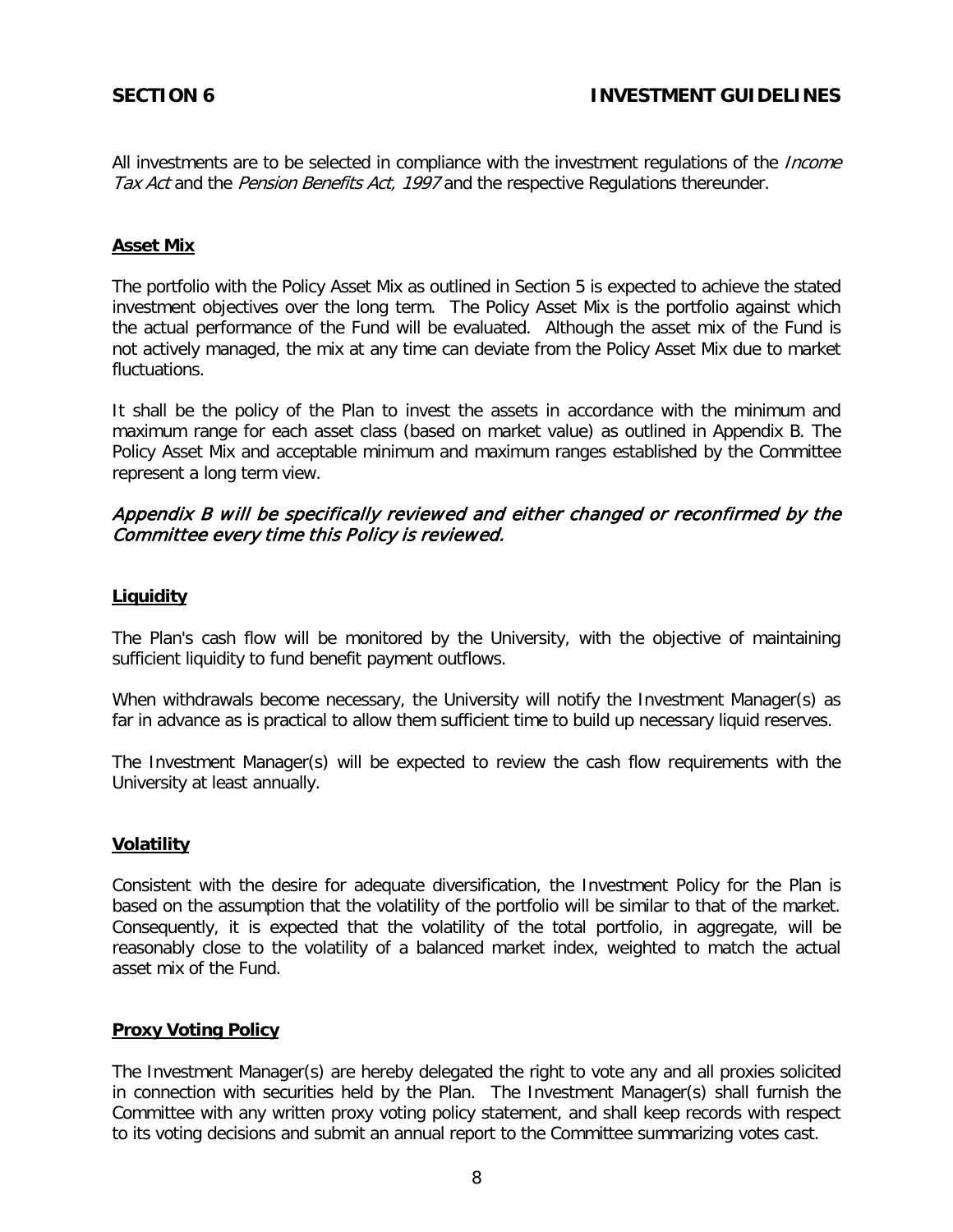### **Trading and Execution Guidelines**

The Investment Manager(s) shall have the discretion to execute securities transactions with brokerage firms of their choosing; however, this selection shall be based on the quality of execution rendered, the value of research information provided, the financial health and integrity of the brokerage firm, and the overall efficiency in transacting business.

When the Investment Manager(s) directs commissions on behalf of the Plan, the direction will be contingent upon the institution being competitive in both price and execution for the specific transaction.

#### **Investments**

Fund investments will be limited to those securities and loans that are permitted for pension funds registered under the *Pension Benefits Act, 1997* and the *Income Tax Act* of Canada, and respective Regulations thereunder.

In selecting fund investments, the Investment Manager(s) must consider the prudence of such investment in the context of the manager's mandate as a whole without undue risk of loss or impairment and with a reasonable expectation of fair return or appreciation given the nature of such investment.

#### **Permitted Investment Categories**

Subject to the asset mix and investment guidelines contained in this Statement, investments will be permitted in the following categories:

- (i) publicly-traded Canadian and non-Canadian common stocks, including related rights, warrants, convertible debentures, installment receipts and other common share equivalents;
- (ii) bonds, debentures, notes or other debt instruments of Canadian and non-Canadian Governments, government agencies, or corporations;
- (iii) preferred securities;
- (iv) guaranteed investment certificates or equivalent financial instruments of insurance companies, trust companies, banks or other eligible issuers or funds which invest primarily in such instruments;
- (v) term deposits or similar instruments of trust companies and banks;
- (vi) cash or money market securities issued by Governments or corporations;
- (vii) mutual, pooled or segregated funds which may invest in any or all of the above instruments or assets;
- (viii) real estate holdings and real estate-related securities including trust units, shares and debt;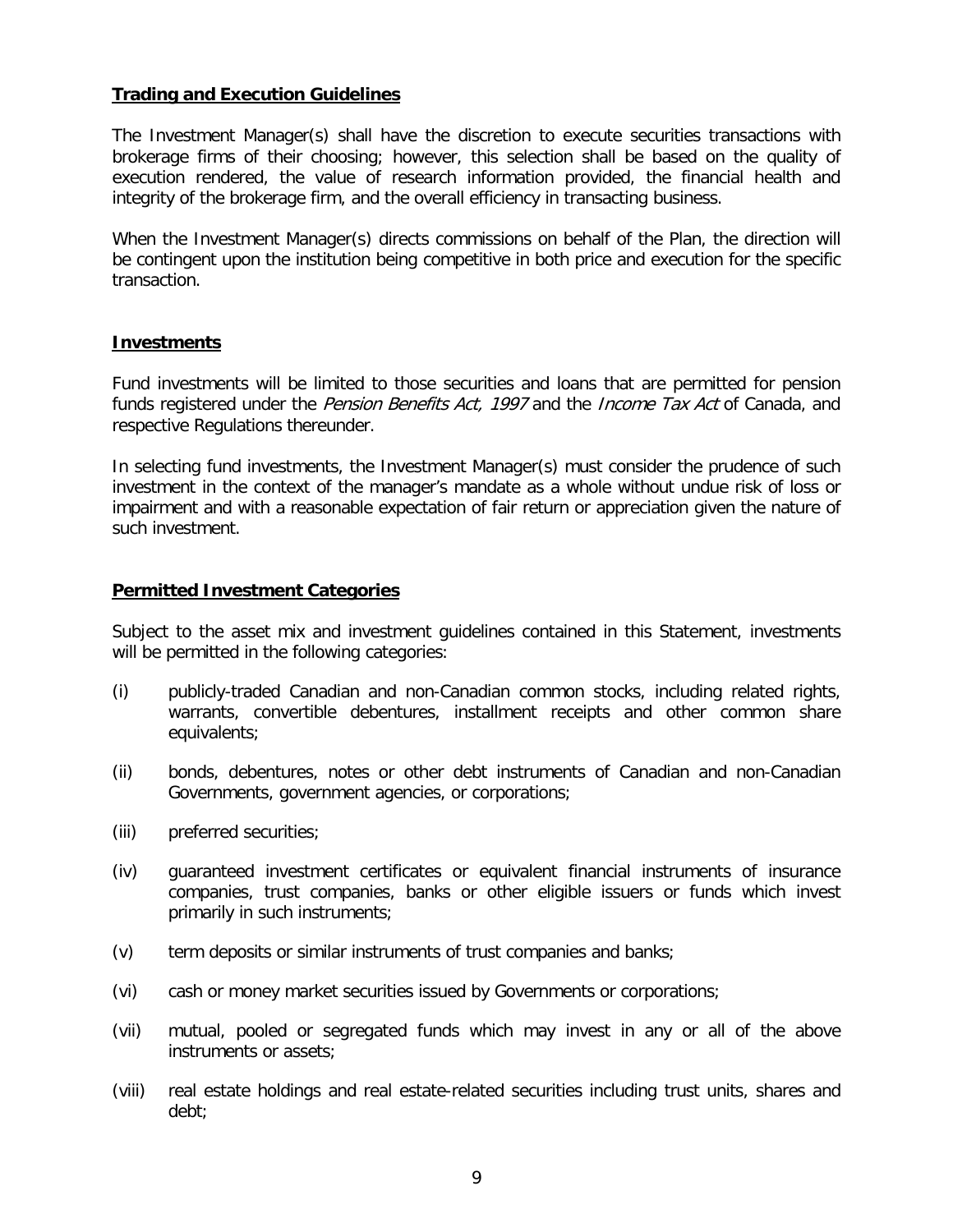- (ix) mortgage loans; and
- (x) other investments upon written authorization of the Board as recommended by the Committee.

### **Pooled Funds**

Investments may be made in the above asset classes either directly or by holding units of pooled funds. It is understood that a pooled fund has its own separate investment policy which would take precedence over this policy statement with respect to investment guidelines. Furthermore, it is understood that the investment policy of the pooled fund may be amended from time to time by the underlying investment manager(s).

The contents of pooled funds shall be monitored for their degree of compliance with the expectations of this investment policy. In the event that the underlying pooled fund investment policy is in conflict with this policy, the Board shall, upon the recommendation of the University Pensions Committee, decide what, if any, action is required and notify the investment manager(s) accordingly.

#### **Portfolio Limitations**

I. Equities

**Types of Securities**: Equities securities shall mean common stocks or equivalents, preferred stocks and foreign stocks.

**Diversification**: The equity portfolio should be well diversified to avoid undue exposure to any single economic sector, industry group, or individual security.

**Quality and Marketability**: Common and convertible preferred stocks should be of good quality, with the requirement that such stocks have adequate market liquidity relative to the size of the investment. Furthermore, equities will be limited to those traded on recognized exchanges in each country represented.

**Concentration by Issuer**: No more than 7% of the equity portfolio based on market value should be invested in the securities of any one issuing corporation at the time of purchase. Subsequent to the time of initial purchase, no more than 10% of the equity portfolio based on market value should be invested in the securities of any one issuing corporation.

**Industry exposure should be limited to the lesser of (a) three times the S&P/TSX sector weight; or (b) the sector weight plus 10 percentage points.**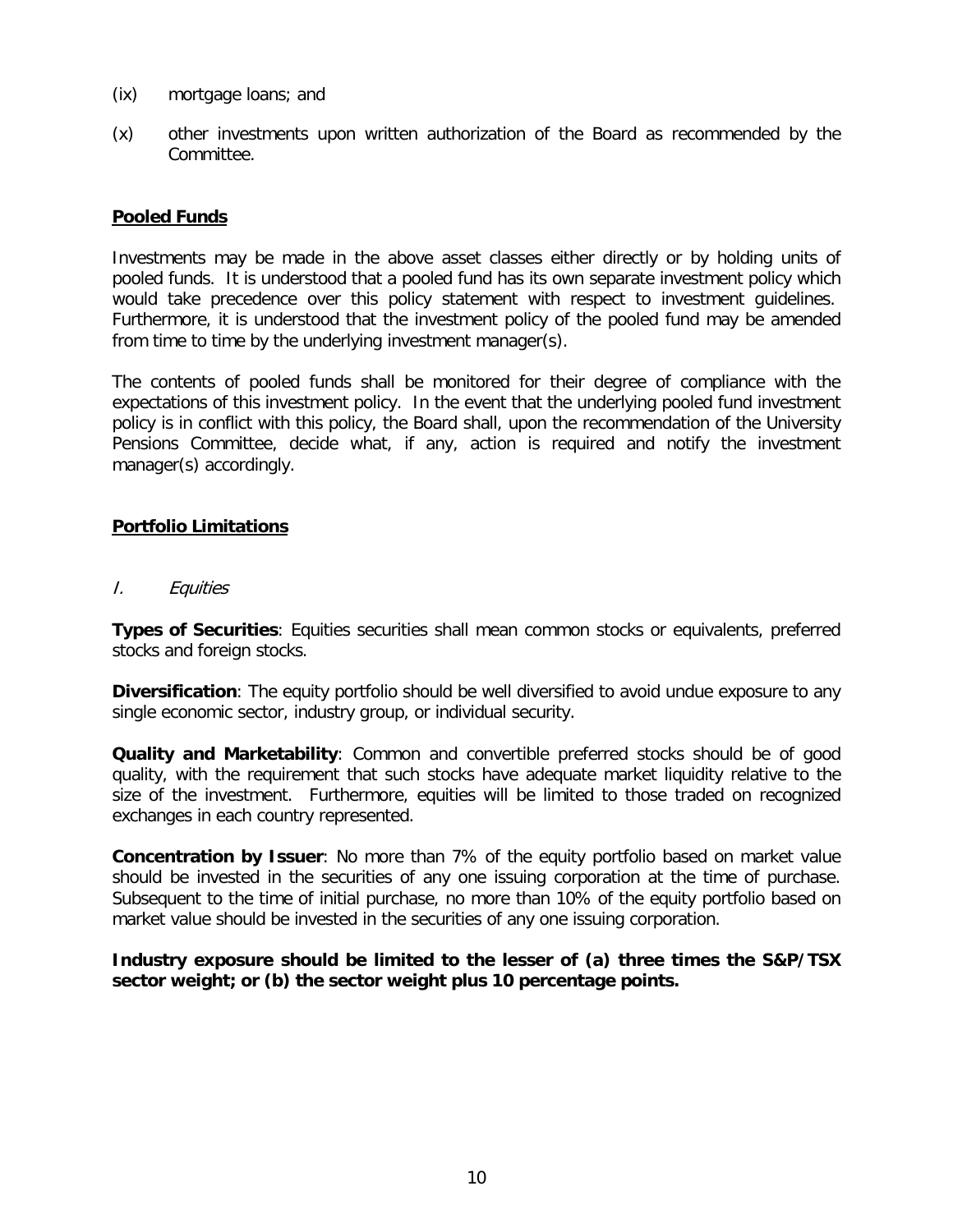#### II. Fixed Income Investments

**Types of Securities**: Funds not invested in cash equivalents (securities maturing in one year or less) shall be invested entirely in marketable debt securities issued by the Federal Government, a Provincial Government, domestic corporations including industrials and utilities, domestic banks, and other Canadian financial institutions.

**Quality**: The minimum standard for individual bonds and debentures at the time of purchase is "A", or equivalent as rated by a recognized bond rating service. In the event of split rating, for the purposes of this policy, the higher rating will apply for quality standards.

In the event that an instrument purchased with an appropriate rating is downgraded to a rating below "A", or equivalent, the Investment Manager must notify the University of the downgrade immediately, but is not required to sell right away. A further downgrade, however, requires an immediate sale.

**Maturity**: Fixed income securities having a remaining term to maturity of over 15 years shall not exceed 50% of the Fund at market value.

**Diversification**: The bond portfolio shall reflect a reasonable diversification as reflected by sector, type of issuer, quality and term. Corporate debt obligations will not exceed 50% (market value) of the bond portfolio, and no individual corporate issuer will exceed 10% (market value) of the bond portfolio.

#### III. Real Estate & Mortgages

As per the investment policies in Appendix C.

#### **Restricted Investments**

Categories of investments which are not eligible for investment include:

- (i) short sales;
- (ii) margin purchases or other uses of lending or borrowing of money;
- (iii) commodities;
- (iv) unregistered or restricted stock;
- (v) direct loans or extension of lines of credit to any interested party; and
- (vi) options, futures, and other derivatives.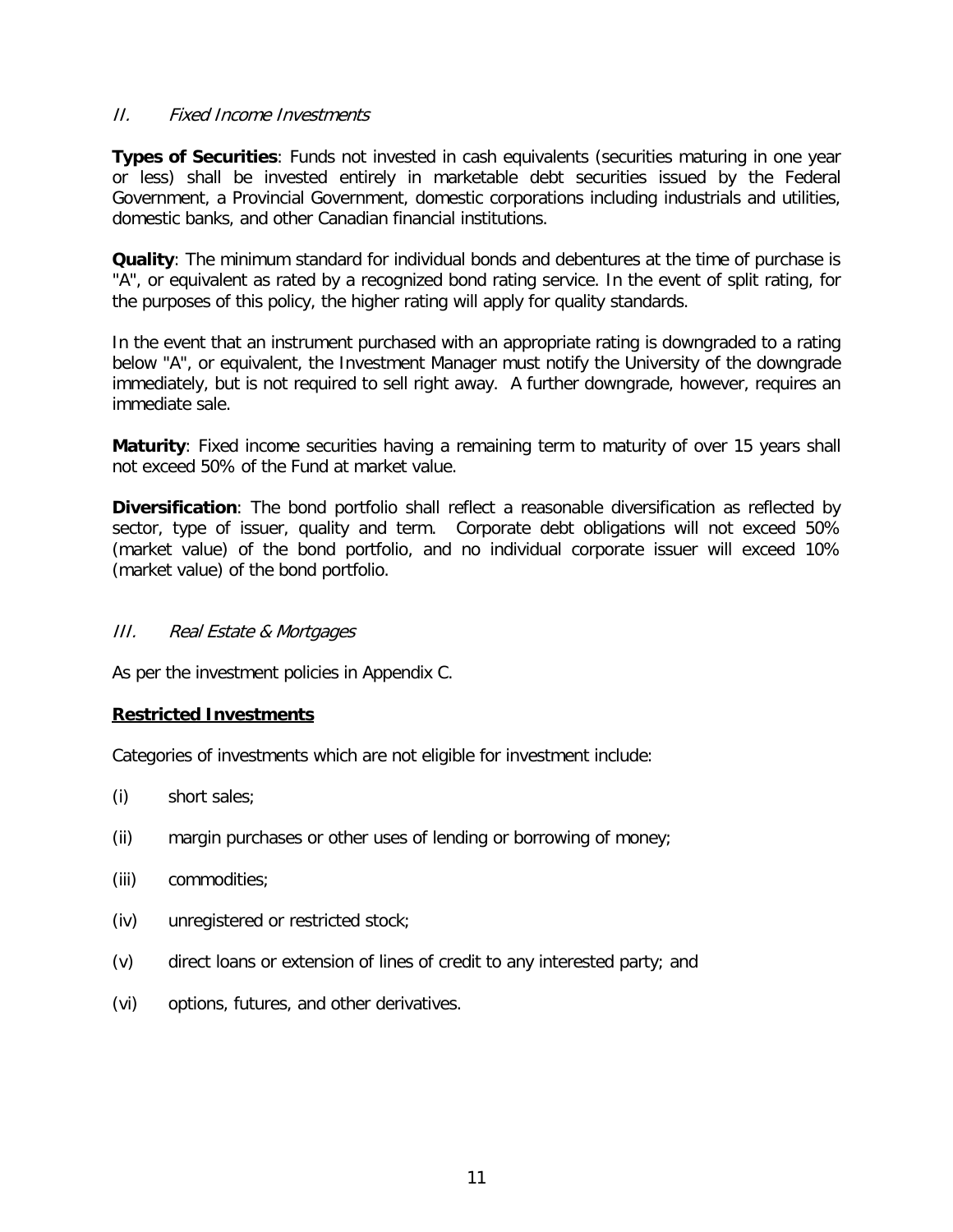# **Valuation of Investments**

The value of the assets of the Fund shall be as determined from time to time by the Custodian. Where any security is not regularly traded, the fair value thereof shall be determined periodically by the Custodian of the Fund by using qualified appraisers.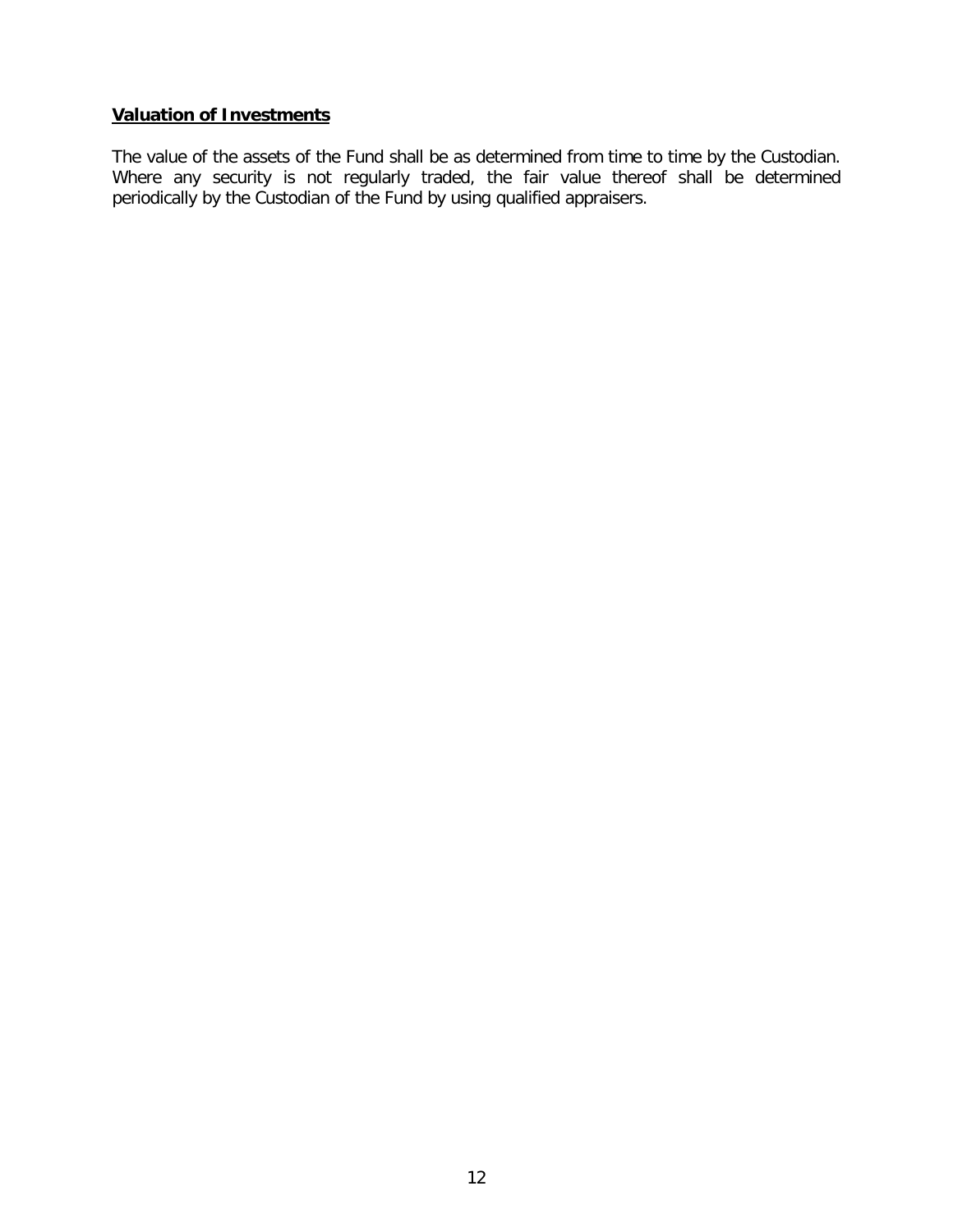# <span id="page-14-0"></span>**SECTION 7 INVESTMENT PERFORMANCE REVIEW AND EVALUATION**

Performance results for the Investment Manager(s) will be assessed on a quarterly basis.

Total fund performance will be measured against a balanced index composed of commonly accepted benchmarks weighted to match the long term Policy Asset Mix of the Plan.

The investment performance of the total portfolio, as well as the equity and fixed income segments (both in terms of return and risk) will be measured against commonly accepted benchmarks, including:

- S&P/TSX Composite Index;
- **FSTE TMX Universe Index:**
- S&P 500 Index; and
- **MSCI's ACWI-ex U.S. index.**

Additional market indices/benchmarks deemed appropriate for each investment mandate, are outlined in Appendix B.

Active management of the Fund is expected to achieve a rate of return, after fees that will exceed by 1% per annum, on average, the return achieved by the Policy Asset Mix portfolio over moving four-year periods. The equity and fixed income segments of the Fund will be expected to achieve returns exceeding the returns achieved by the benchmark indices over moving four-year periods.

Specific objectives for Specialty Managers are further detailed in the Specialty Manager Mandates, as appended to this Statement (see Appendix B).

Although these objectives are expected to be attained over a four-year time period, the Performance Review Subcommittee will review performance on a quarterly basis to assess their progress, and make recommendations to the Committee as appropriate.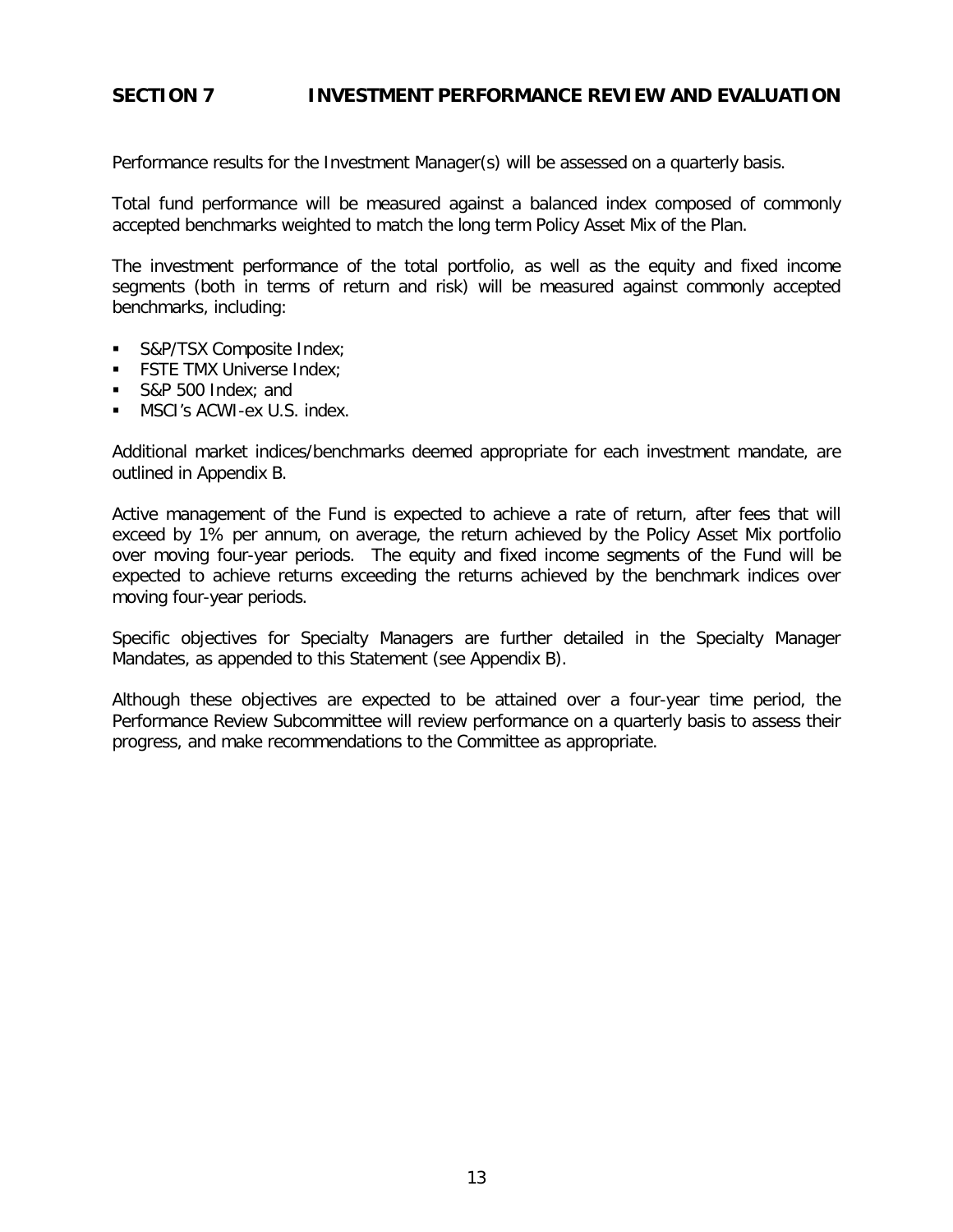<span id="page-15-0"></span>The University Pensions Committee believes communication to be an integral part of the management process. This section establishes the reporting requirements and frequency of review meetings.

#### **Investment Manager(s) Communications with the University**

- (i) provide at least quarterly portfolio valuations and transaction listings;
- (ii) meet at least annually with the University Pensions Committee;
- (iii) review past investment performance, evaluate the current investment outlook and discuss investment strategy;
- (iv) provide information regarding major changes in investment policy that may result in investment strategy changes;
- (v) review any significant changes in management, research, personnel or ownership within the firm; and
- (vi) other communications that the Investment Manager(s) feel are necessary to facilitate achievement of the Plan's objectives and goals.

#### **The University's Communications with Investment Manager(s)**

- (i) on a timely basis, provide revisions of the Statement of Investment Policy and Objectives;
- (ii) meet at least annually with the Investment Manager(s);
- (iii) review and discuss any modifications and changes to the Plan's investment objectives, goals and guidelines;
- (iv) identify any anticipated changes in the Plan's cash flow requirements; and
- (v) communicate any other matters which may bear upon the Plan's assets.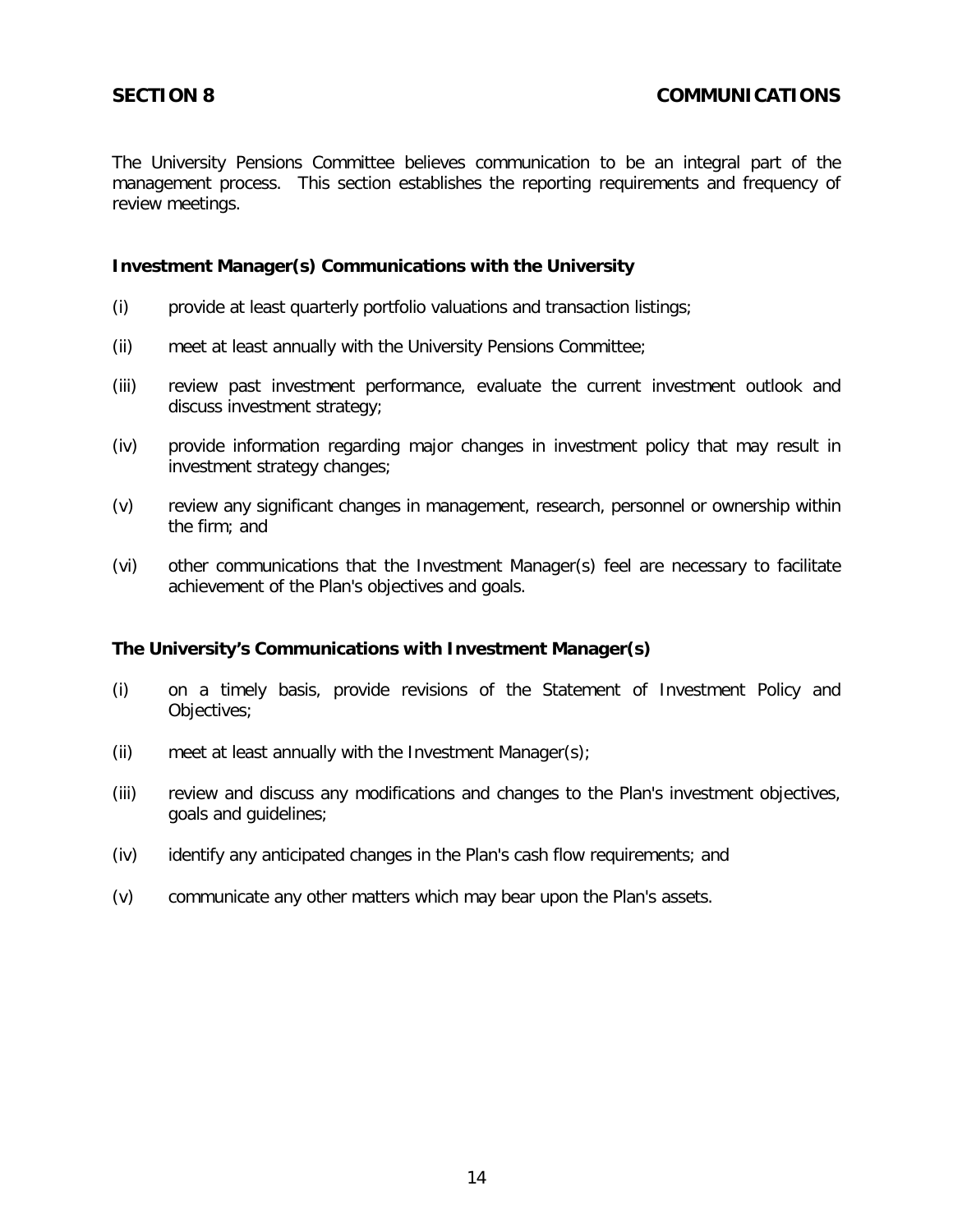<span id="page-16-0"></span>The Investment Manager(s) must disclose any material interest in any investment or proposed transaction.

Investment activities are expected to comply with the general principles of the CFA Institute Asset Manager Code of Conduct.

These Conflict of Interest guidelines apply to the Board of Regents, to members of the University Pensions Committee, to any officer or employee of the University, and to any agent who is in a position to influence decisions of the investment of the Plan's assets.

#### **Disclosure Procedure**

If there is an actual or perceived conflict of interest, the person involved must notify the Board of Regents and the University Pensions Committee. The conflict of interest notice will be in writing to each of the parties listed. Notice of the conflict will be given at the earliest of:

- (i) upon becoming aware of the conflict;
- (ii) at the first meeting in which the matter and issue is discussed;
- (iii) at the first meeting in which he or she knows or ought to have known that he or she has an interest in the matter discussed.

In (ii) and (iii) above, initial disclosure of the conflict will be verbal, confirmed thereafter in writing. Additionally, the potential or actual conflict of interest will be noted in the minutes of the meeting of the University Pensions Committee.

In the case where a person becomes interested in an investment or transaction after it is made, the disclosure shall be made forthwith after he or she becomes so interested.

Where a person becomes a member of one of the aforementioned groups after an investment or transaction is made in which he or she has a direct or indirect material interest, he or she shall disclose such interest forthwith after becoming a member of such group if then aware of the investment or transaction, and if not, forthwith after becoming aware of the investment or transaction.

If the person does not have voting power on decisions affecting the Plan, he or she may elect not to participate in the activities relating to the issue in conflict or he or she may continue his or her activities with the approval of the Committee.

If the person disclosing the conflict does have voting power and if present at a meeting where the investment or transaction in question is being considered, he or she shall not take part in any deliberations and shall not vote in respect of the investment or transaction in question.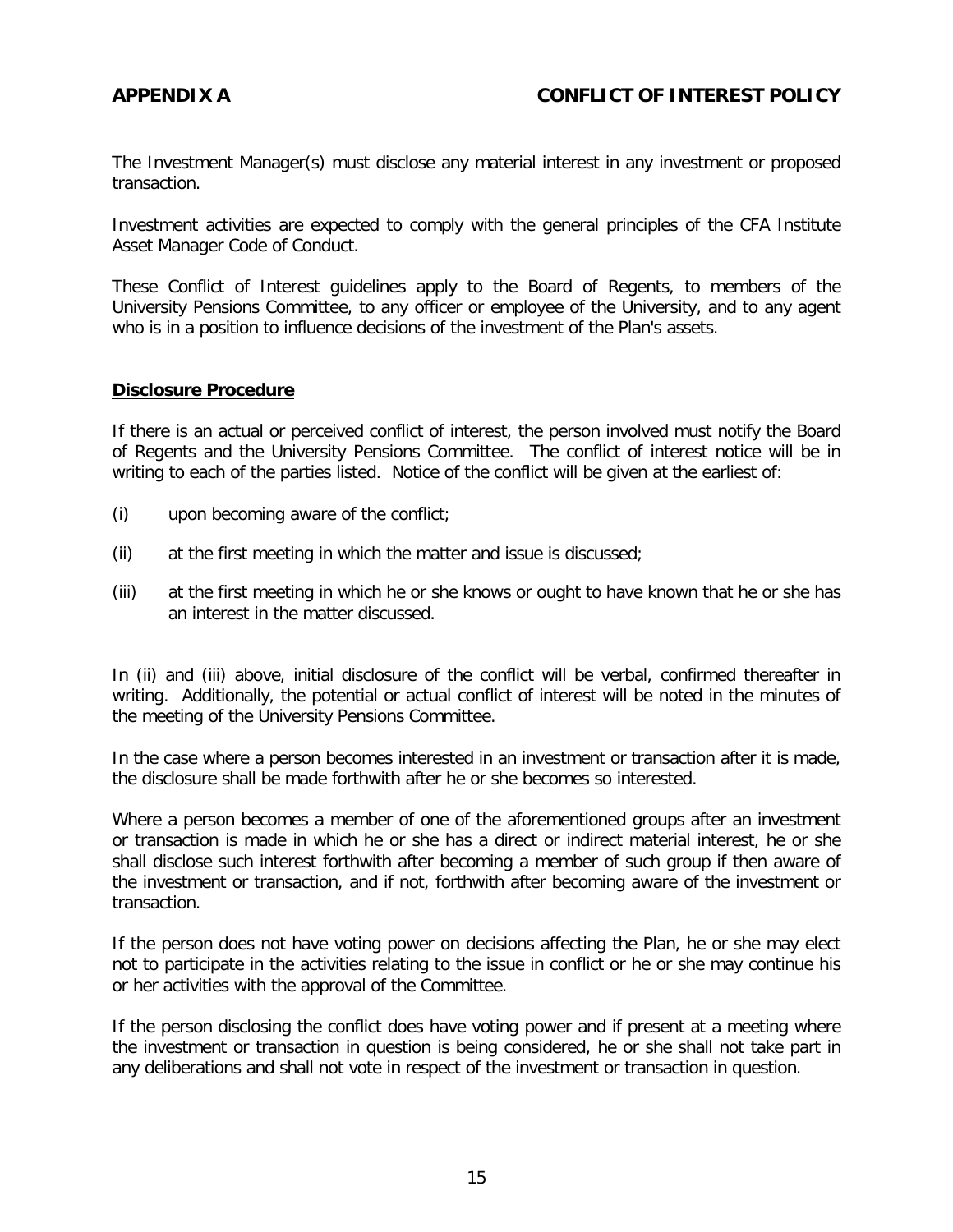The failure of any person to comply with these guidelines does not, of itself, invalidate any fund investment or transaction or the proceedings of the Board of Regents or of the Committee in respect of any proposed fund investment or transaction or other matter, or make such person accountable for any profit realized from the investment or transaction.

Nothing in these guidelines shall be construed as authorizing an investment or transaction which is expressly prohibited by applicable legislation notwithstanding compliance with these guidelines.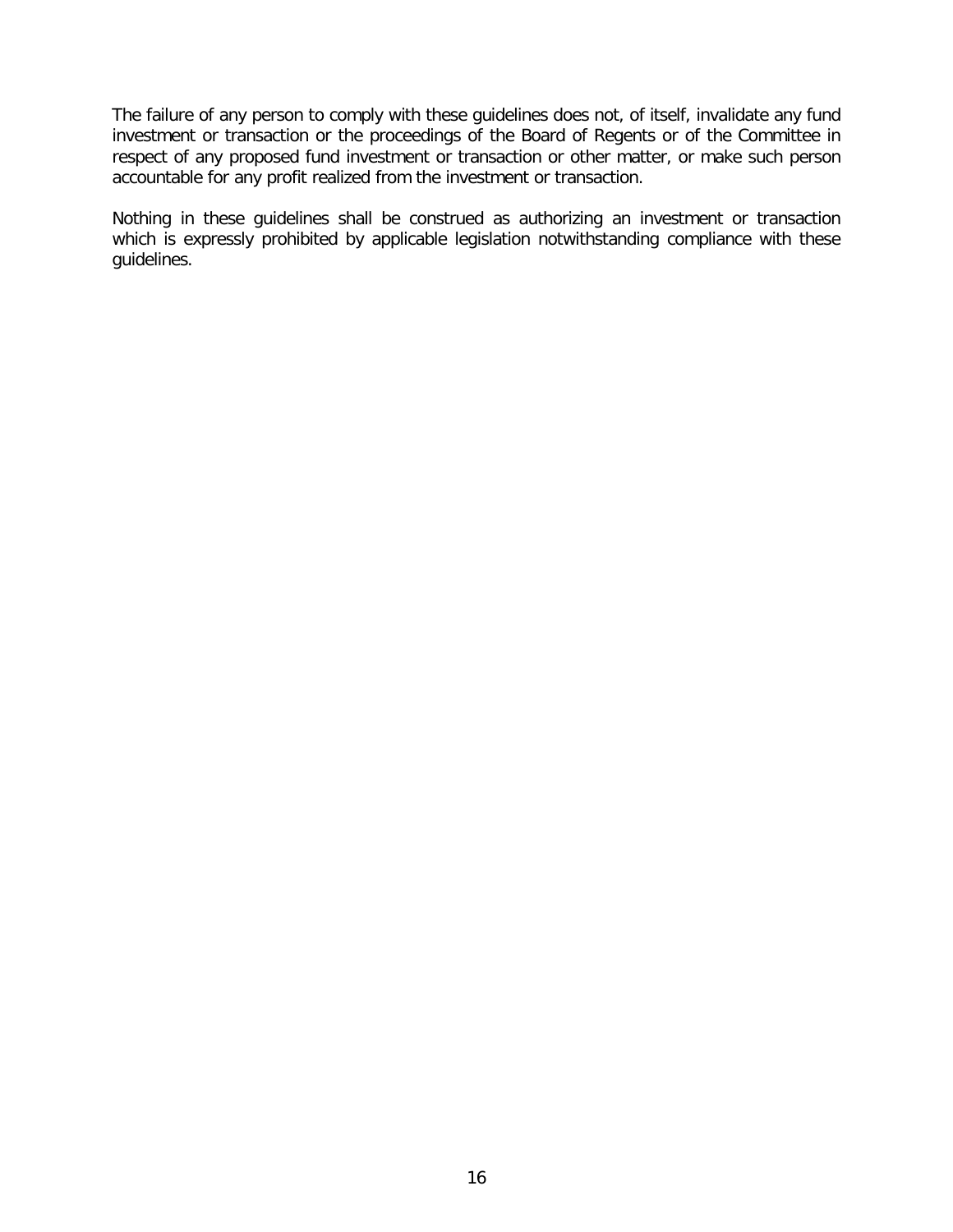# <span id="page-18-0"></span>**APPENDIX B CONSTRAINT MODIFICATIONS AND SPECIALTY MANDATES**

#### **General**

Section 6 identifies the Committee's recognition that the implementation structure chosen to pursue active management strategies may impose additional constraints on the overall management of the Fund. This appendix:

- (i) sets forth the current implementation structure (Appendix B-1);
- (ii) identifies those parts of the *Statement of Investment Policy and Objectives* that need to be amended due to the current implementation structure (Appendix B-2); and
- (iii) articulates the mandates given to specialty managers (Appendix B-3).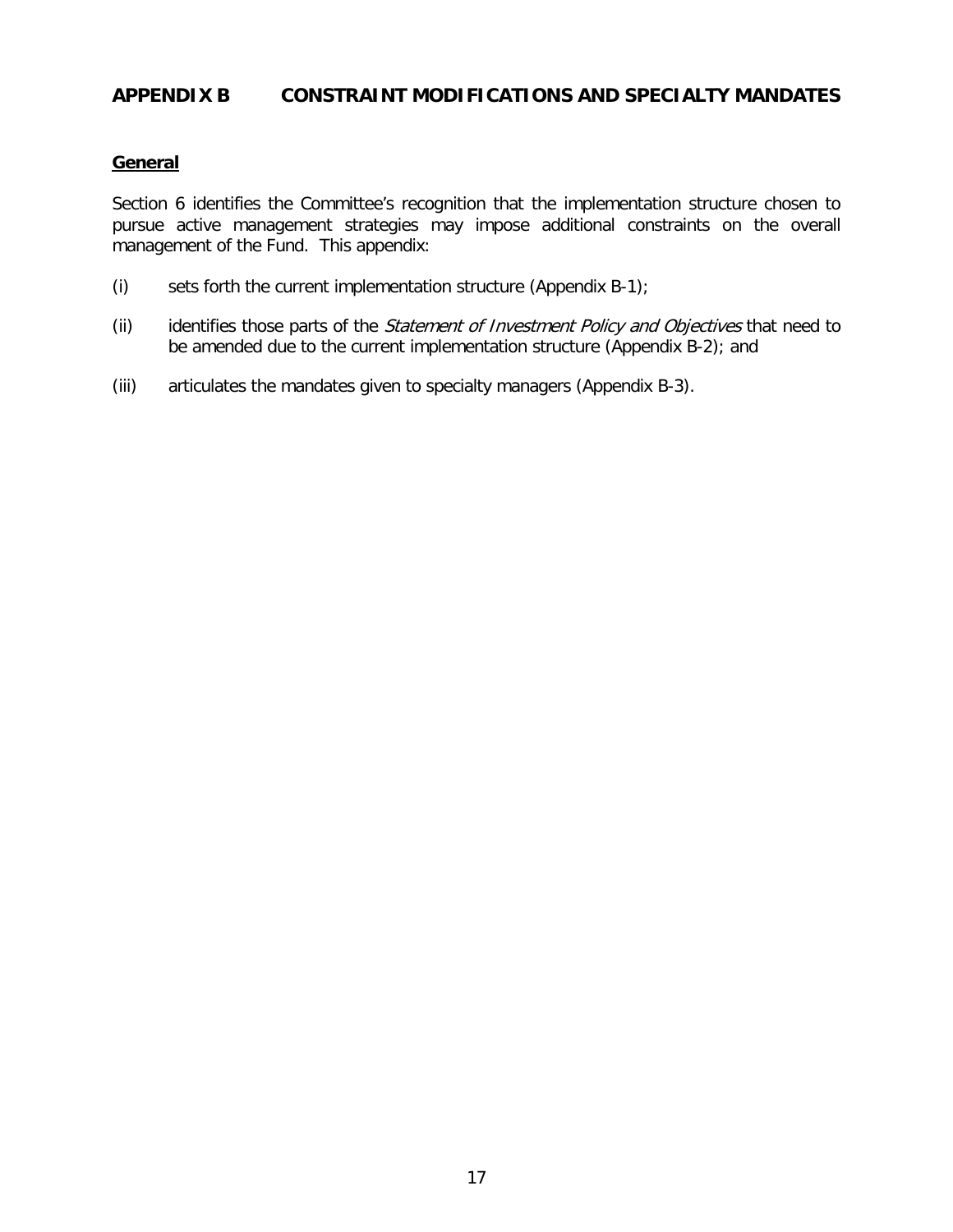# <span id="page-19-0"></span>**APPENDIX B-1 CURRENT IMPLEMENTATION STRUCTURE**

The University currently retains professional investment management firms to manage the Fund's assets. The assets are split according to the following mandates:

| <b>Mandate</b>                | $%$ of<br><b>Fund</b> | $#$ of<br><b>Managers</b>  | <b>Description</b>                                                                                                                       |  |
|-------------------------------|-----------------------|----------------------------|------------------------------------------------------------------------------------------------------------------------------------------|--|
| <b>Canadian Equities</b>      | 25.0                  | 3                          | Actively manage Canadian equities.                                                                                                       |  |
| U.S. Equities                 | 21.0                  |                            | Actively manage U.S. equities.                                                                                                           |  |
| <b>International Equities</b> | 10.0                  | 3                          | Actively manage international equities.                                                                                                  |  |
| Indexed Bonds                 | 12.5                  |                            | Manage a Canadian bond portfolio whose<br>performance tracks the performance of the<br>following index: FSTE TMX Universe Bond<br>Index. |  |
| <b>Active Bonds</b>           | 12.5                  | 2                          | Actively manage a Canadian bond portfolio.                                                                                               |  |
| <b>Real Estate</b>            | 8.0                   | 2                          | Actively manage real estate.                                                                                                             |  |
| <b>Mortgages</b>              | 8.0                   | Actively manage mortgages. |                                                                                                                                          |  |
| Cash                          | 3.0                   |                            |                                                                                                                                          |  |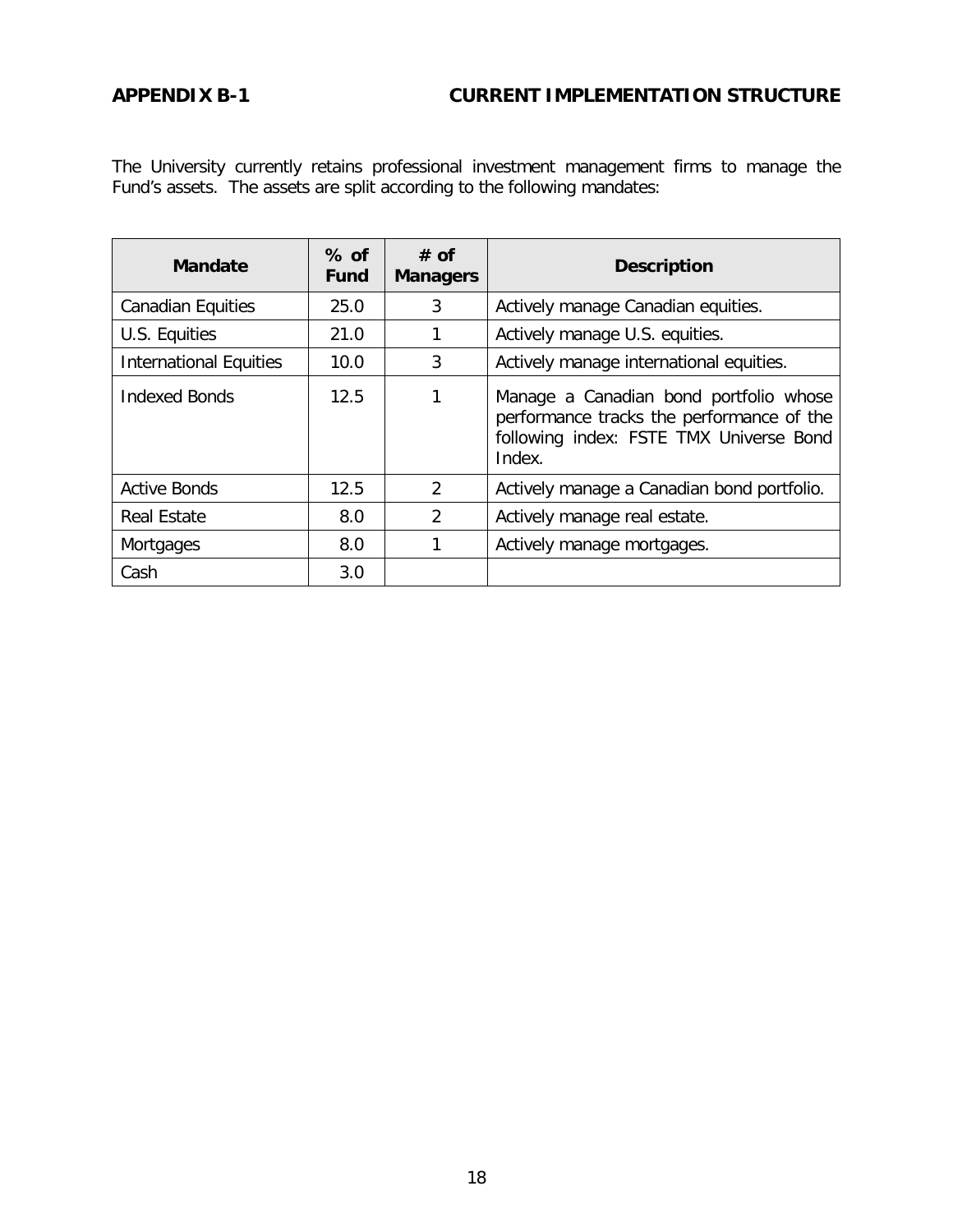# <span id="page-20-0"></span>**APPENDIX B-2 ADJUSTMENTS TO INVESTMENT GUIDELINES**

The implementation structure identified in Appendix B-1 imposes certain practical considerations with respect to adherence to the **Investment Guidelines** contained in Section 6 of the Policy. These include modifications to the asset mix guidelines (and in particular to the minimum and maximum ranges of allocation to each asset class), and a rebalancing mechanism.

### **Asset Mix Guidelines and Rebalancing**

The percentage of the Fund allocated to each mandate identified in Appendix B-1 is intended to be a fixed percentage; however, it is rare that two or more asset classes generate the same rate of return over a specific time period.

As a result of these different growth rates, the Fund's percentage allocation to the various specialty mandates identified in Appendix B-1 can become distorted. A rebalancing mechanism is therefore required in order to maintain the Fund's actual allocation equal to the percentages contained herein.

The tolerance for distortion is to be set at the weightings identified in Appendix B-1, plus or minus the lessor of (a) 3%, and (b) 20% of the mandate weighting. This tolerance is reflected in the following table:

| <b>Mandate</b>              | Lower end of<br>tolerance | <b>Desired</b><br>Weighting | <b>Upper end of</b><br>tolerance |
|-----------------------------|---------------------------|-----------------------------|----------------------------------|
| Canadian Equity             | 22.0%                     | 25.0%                       | 28.0%                            |
| U.S. Equity                 | 18.0%                     | 21.0%                       | 24.0%                            |
| <b>International Equity</b> | 8.0%                      | 10.0%                       | 12.0%                            |
| <b>Indexed Bonds</b>        | 10.0%                     | 12.5%                       | 15.0%                            |
| <b>Active Bonds</b>         | 10.0%                     | 12.5%                       | 15.0%                            |
| <b>Real Estate</b>          | 6.4%                      | 8.0%                        | 9.6%                             |
| Mortgages                   | 6.4%                      | 8.0%                        | 9.6%                             |
| Cash <sup>1</sup>           | 0.0%                      | 3.0%                        | 10.0%                            |

<sup>1</sup> The tolerance for cash is set to be between 0 to 10% of the total portfolio.

The foregoing are measured at market value. Thus, at the end of each month, the actual allocation of the Fund will be measured. Any mandate whose actual allocation falls outside the lower end or the upper end of the tolerance shown above will have its allocation addressed, either through cash flow allocation or through the sale or purchase of securities, as necessary.

The rule for rebalancing shall be to bring the actual allocation back to the tolerance limit.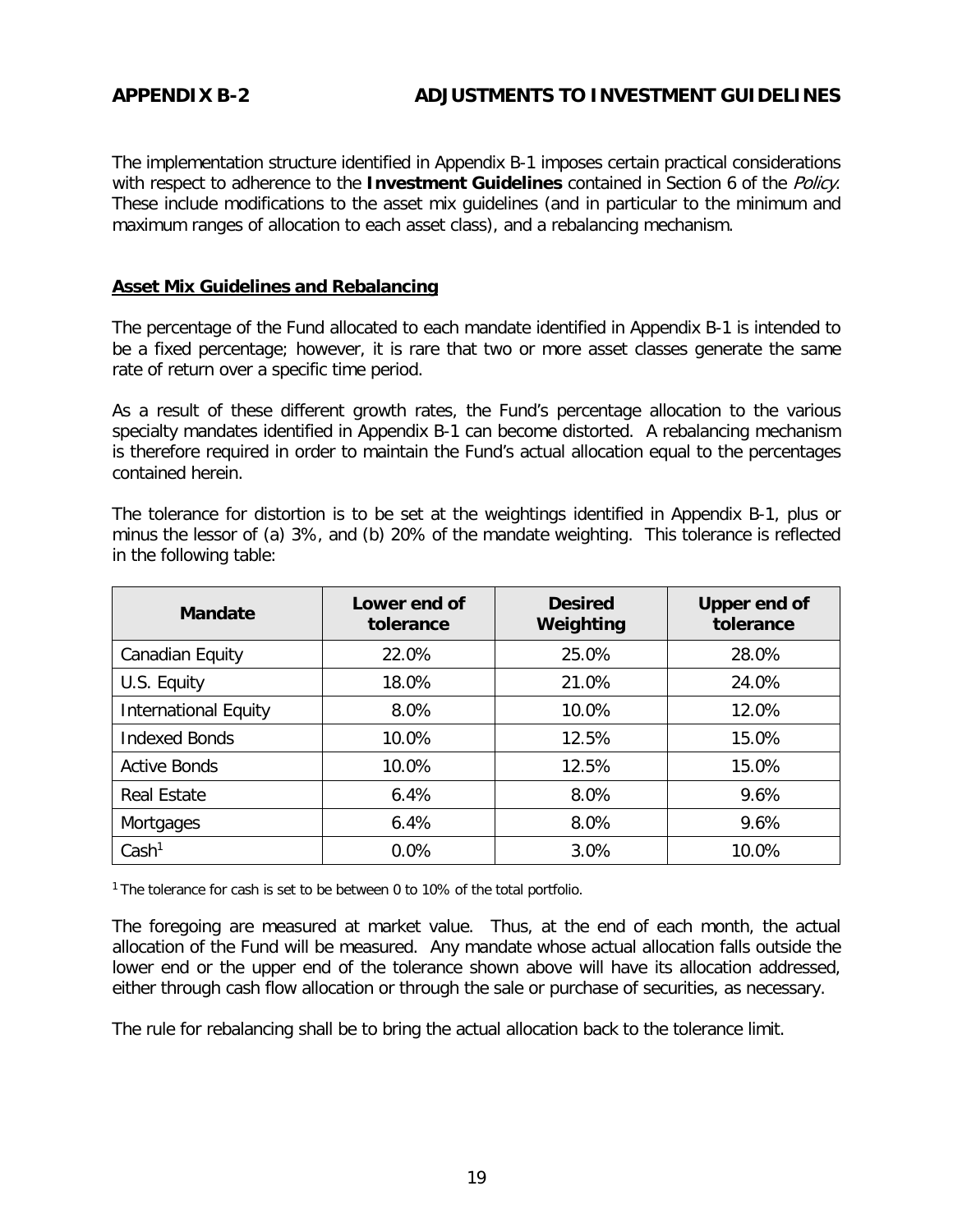<span id="page-21-0"></span>Except where modified by this Appendix B, investment managers are expected to make decisions within the constraints contained in Sections 6 and 7 of this Policy. There are no exceptions to this, and a manger in violation of any constraint shall report such violation immediately to the University's Manager of Benefits and Pensions, and shall be prepared to discuss the violation, as well as the remedial action taken to correct it, at its next meeting with the Pensions Committee.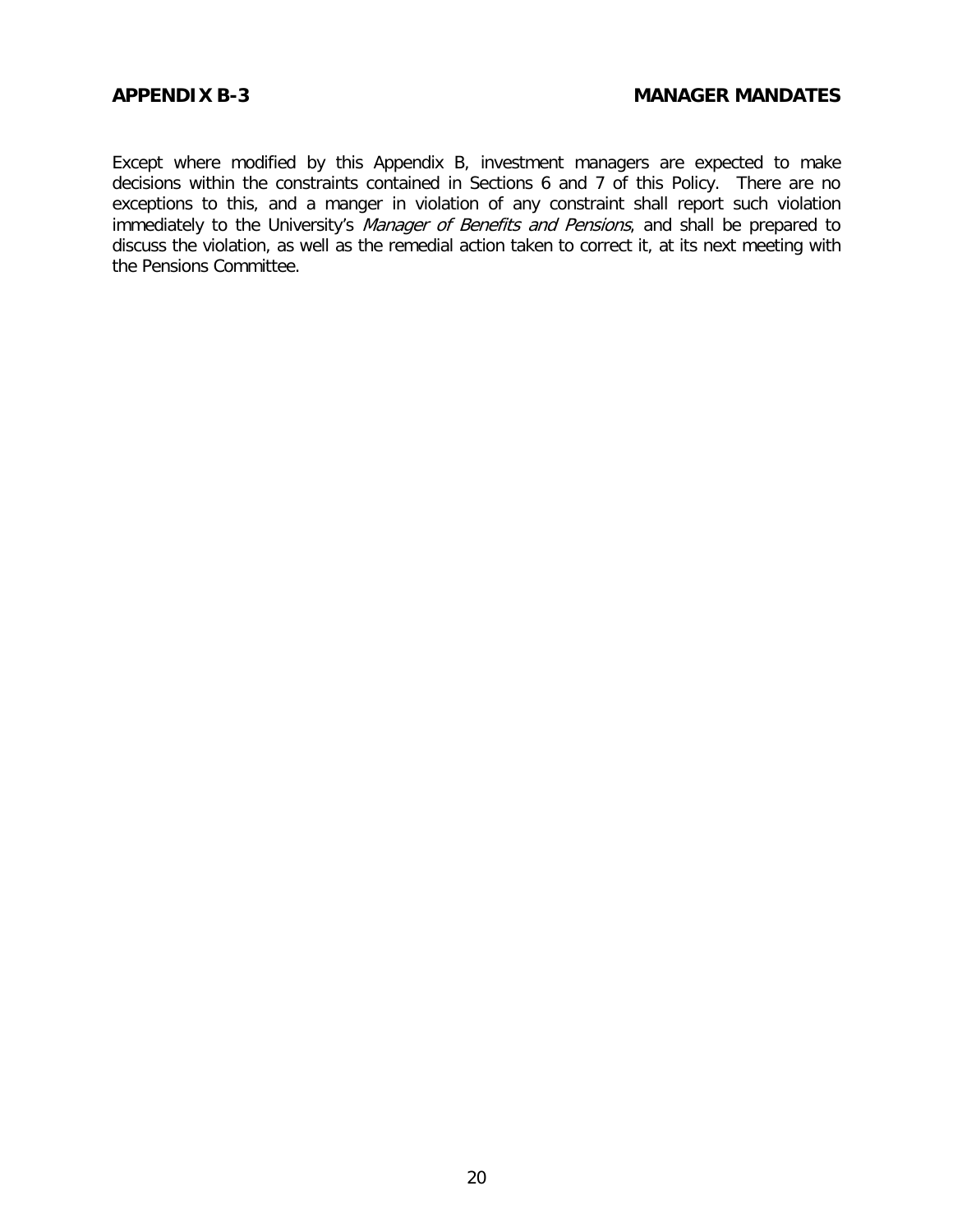<span id="page-22-0"></span>The mandate will be an active Canadian equity mandate that is focused on achieving a long term rate of return in excess of the broad Canadian market. This return objective is expected to be achieved with a risk profile similar to or lower than the broad Canadian market.

# Asset Allocation

Approximately 12.5% of the total portfolio.

# Underlying Portfolio Manager

The mandate will be actively managed by Jarislowsky Fraser Limited.

# Portfolio Limitations, Characteristics and Diversification Limits

The mandate is expected to be broadly diversified across issuer and market sector. Further details regarding portfolio limitations are outlined in Section 6. The mandate is expected to be fully invested with cash holdings kept at a minimum.

# Performance Objectives

Performance objectives will be based on both return and volatility objectives over 4-year rolling periods.

Return Objectives: Produce a return that:

- Is greater than or equal to 100% of the S&P/TSX Composite Index, plus 1.0%.
- Ranks in the top third of a survey of returns generated by a relevant peer group.

Volatility Objective: Produce a volatility measure (standard deviation) less than or equal to:

100% of the volatility of the S&P/TSX Composite Index.

The mandate will be placed "on watch" when performance fails to achieve objectives within the following tolerance limits:

4-year rolling annualized performance below the objective for 2 consecutive quarters.

In the event that only one of the objectives are met, a risk adjusted comparison between the mandate and the index will be factored in determining if the mandate is to be placed on watch.

Notwithstanding the investment performance, the Committee may place a mandate on watch for reasons that they believe could reasonably impair the ability of the mandate to achieve performance objectives.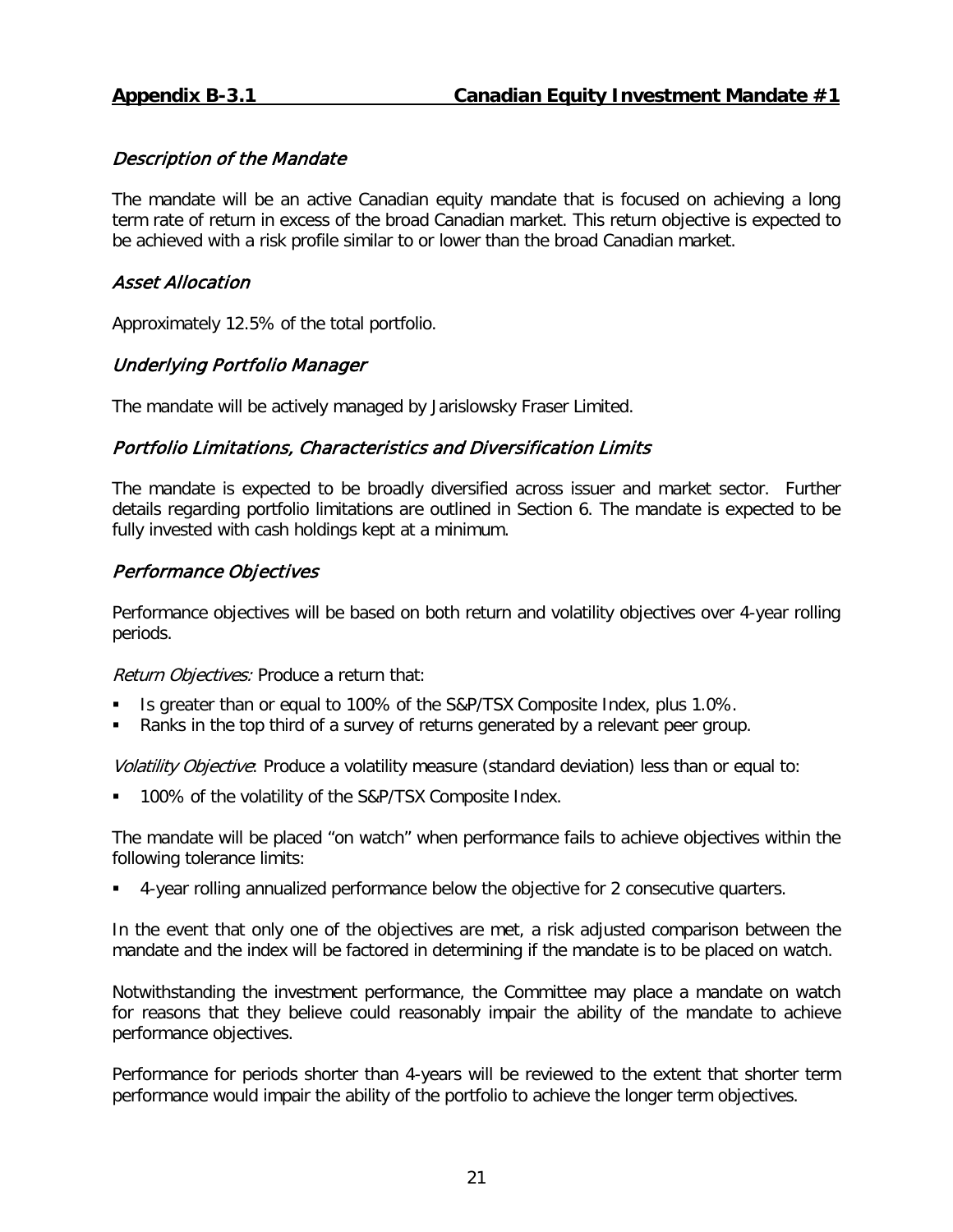<span id="page-23-0"></span>The mandate will be an active Canadian equity mandate that is focused on achieving a long term rate of return in excess of the broad Canadian market. This return objective is expected to be achieved with a risk profile similar to or lower than the broad Canadian market.

# Asset Allocation

Approximately 6.25% of the total portfolio.

# Underlying Portfolio Manager

The mandate will be actively managed by Fidelity Investments.

# Portfolio Limitations, Characteristics and Diversification Limits

The mandate is expected to be broadly diversified across issuer and market sector. Further details regarding portfolio limitations are outlined in Section 6. The mandate is expected to be fully invested with cash holdings kept at a minimum.

# Performance Objectives

Performance objectives will be based on both return and volatility objectives over 4-year rolling periods.

Return Objectives: Produce a return that:

- Is greater than or equal to 100% of the S&P/TSX Composite Index, plus 1.0%.
- Ranks in the top third of a survey of returns generated by a relevant peer group.

Volatility Objective: Produce a volatility measure (standard deviation) less than or equal to:

100% of the volatility of the S&P/TSX Composite Index.

The mandate will be placed "on watch" when performance fails to achieve objectives within the following tolerance limits:

4-year rolling annualized performance below the objective for 2 consecutive quarters.

In the event that only one of the objectives are met, a risk adjusted comparison between the mandate and the index will be factored in determining if the mandate is to be placed on watch.

Notwithstanding the investment performance, the Committee may place a mandate on watch for reasons that they believe could reasonably impair the ability of the mandate to achieve performance objectives.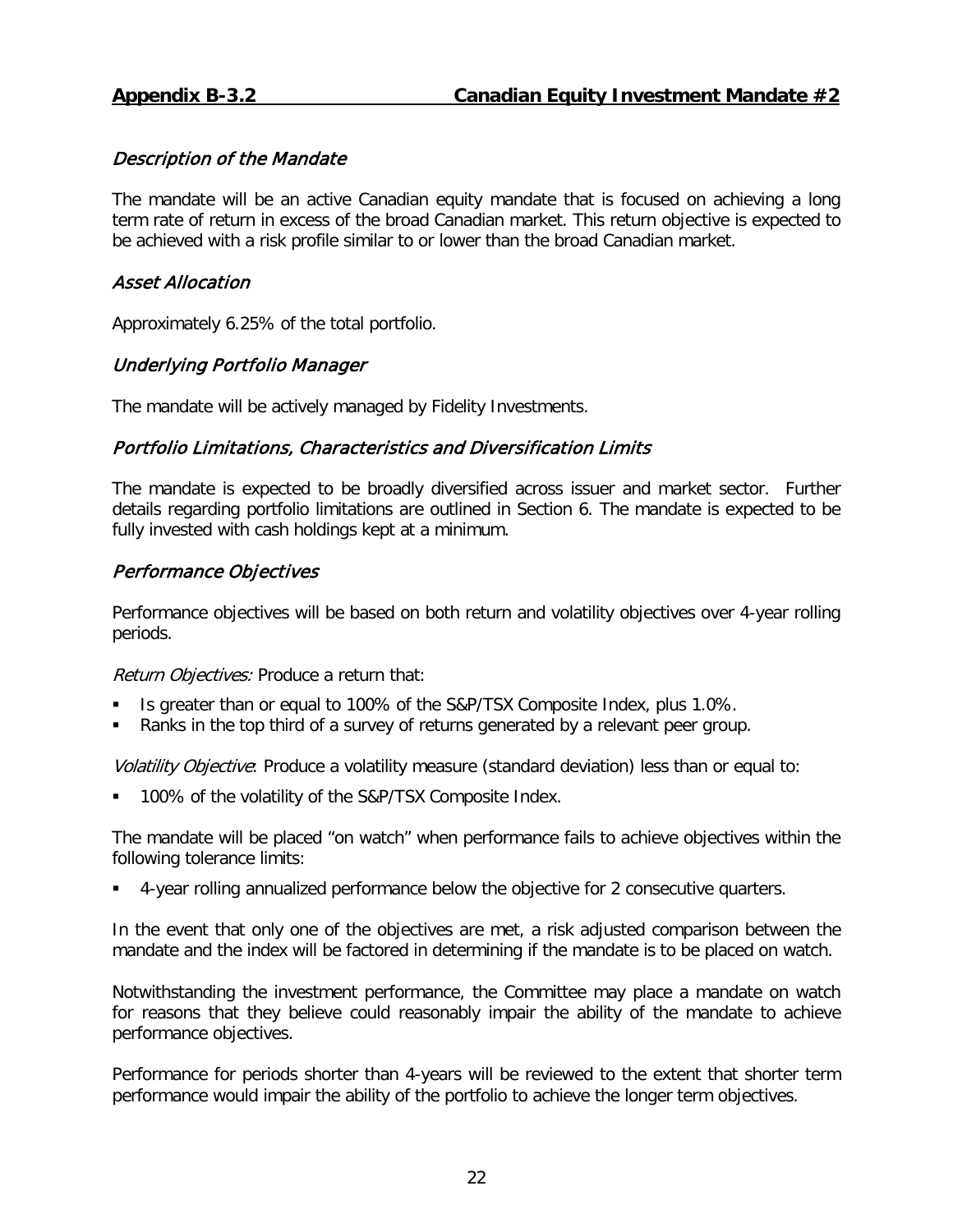<span id="page-24-0"></span>The mandate will be an active Canadian equity mandate that is focused on achieving a long term rate of return in excess of the broad Canadian market. This return objective is expected to be achieved with a risk profile similar to or lower than the broad Canadian market.

# Asset Allocation

Approximately 6.25% of the total portfolio.

# Underlying Portfolio Manager

The mandate will be actively managed by Connor, Clark & Lunn Financial Group.

# Portfolio Limitations, Characteristics and Diversification Limits

The mandate is expected to be broadly diversified across issuer and market sector. Further details regarding portfolio limitations are outlined in Appendix C.

# Performance Objectives

Performance objectives will be based on both return and volatility objectives over 4-year rolling periods.

Return Objectives: Produce a return that:

- Is greater than or equal to 100% of the S&P/TSX Composite Index, plus 1.0%.
- Ranks in the top third of a survey of returns generated by a relevant peer group.

Volatility Objective: Produce a volatility measure (standard deviation) less than or equal to:

**100% of the volatility of the S&P/TSX Composite Index.** 

The mandate will be placed "on watch" when performance fails to achieve objectives within the following tolerance limits:

4-year rolling annualized performance below the objective for 2 consecutive quarters.

In the event that only one of the objectives are met, a risk adjusted comparison between the mandate and the index will be factored in determining if the mandate is to be placed on watch.

Notwithstanding the investment performance, the Committee may place a mandate on watch for reasons that they believe could reasonably impair the ability of the mandate to achieve performance objectives.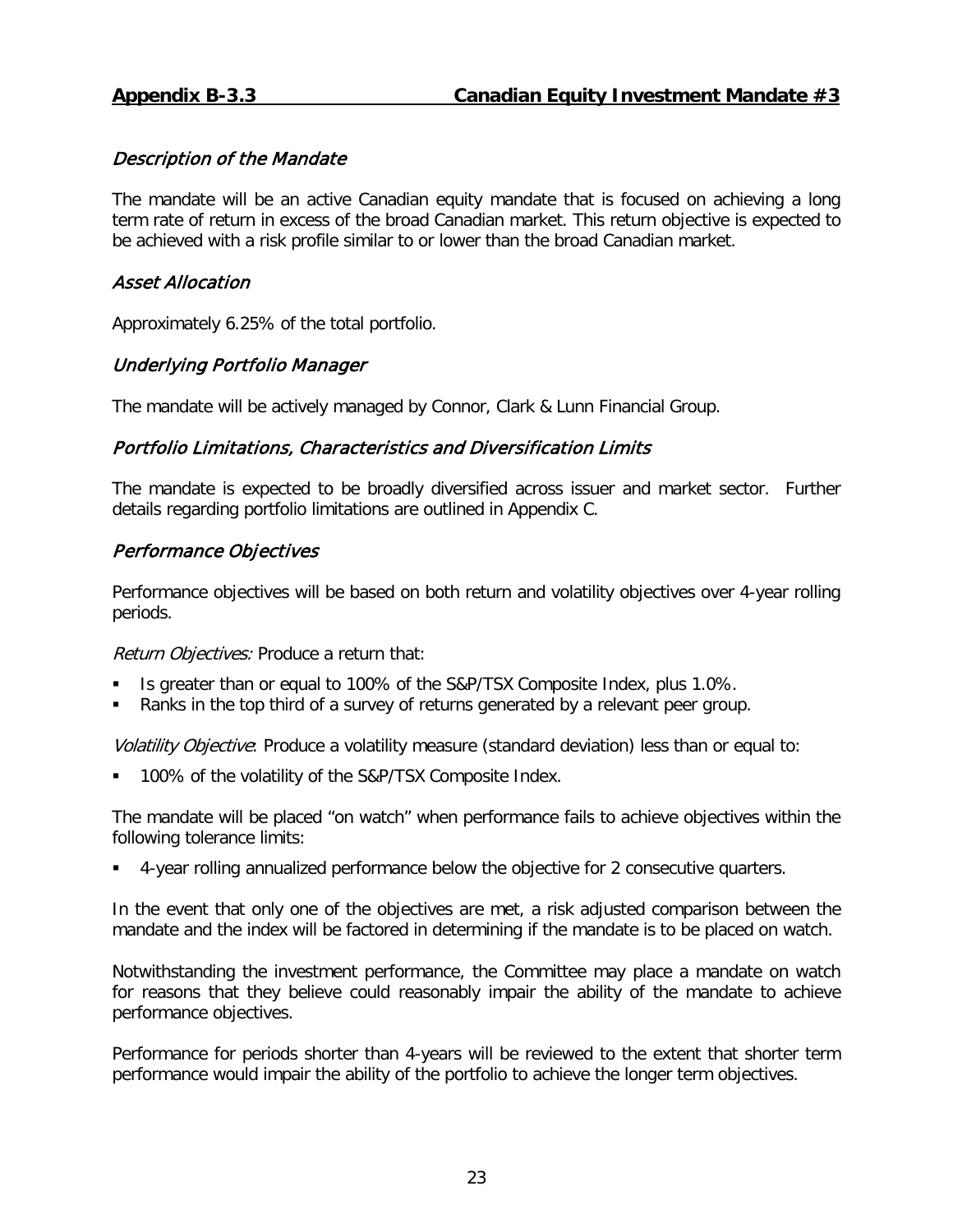<span id="page-25-0"></span>The mandate will be an active U.S. equity mandate that is focused on achieving a long term rate of return in excess of the broad U.S. market. This return objective is expected to be achieved with a risk profile similar to or lower than the broad U.S. market.

# Asset Allocation

Approximately 21.0% of the total portfolio.

# Underlying Portfolio Manager

The mandate will be actively managed by Alliance Bernstein Asset Management.

# Portfolio Limitations, Characteristics and Diversification Limits

The mandate is expected to be broadly diversified across issuer and market sector. Further details regarding portfolio limitations are outlined in Section 6. The mandate is expected to be fully invested with cash holdings kept at a minimum.

# Performance Objectives

Performance objectives will be based on both return and volatility objectives over 4-year rolling periods.

Return Objectives: Produce a return that:

- Is greater than or equal to 100% of the S&P 500 Index (C\$), plus 1.0%.
- Ranks in the top third of a survey of returns generated by a relevant peer group.

Volatility Objective: Produce a volatility measure (standard deviation) less than or equal to:

100% of the volatility of the S&P 500 Index (C\$).

The mandate will be placed "on watch" when performance fails to achieve objectives within the following tolerance limits:

4-year rolling annualized performance below the objective for 2 consecutive quarters.

In the event that only one of the objectives are met, a risk adjusted comparison between the mandate and the index will be factored in determining if the mandate is to be placed on watch.

Notwithstanding the investment performance, the Committee may place a mandate on watch for reasons that they believe could reasonably impair the ability of the mandate to achieve performance objectives.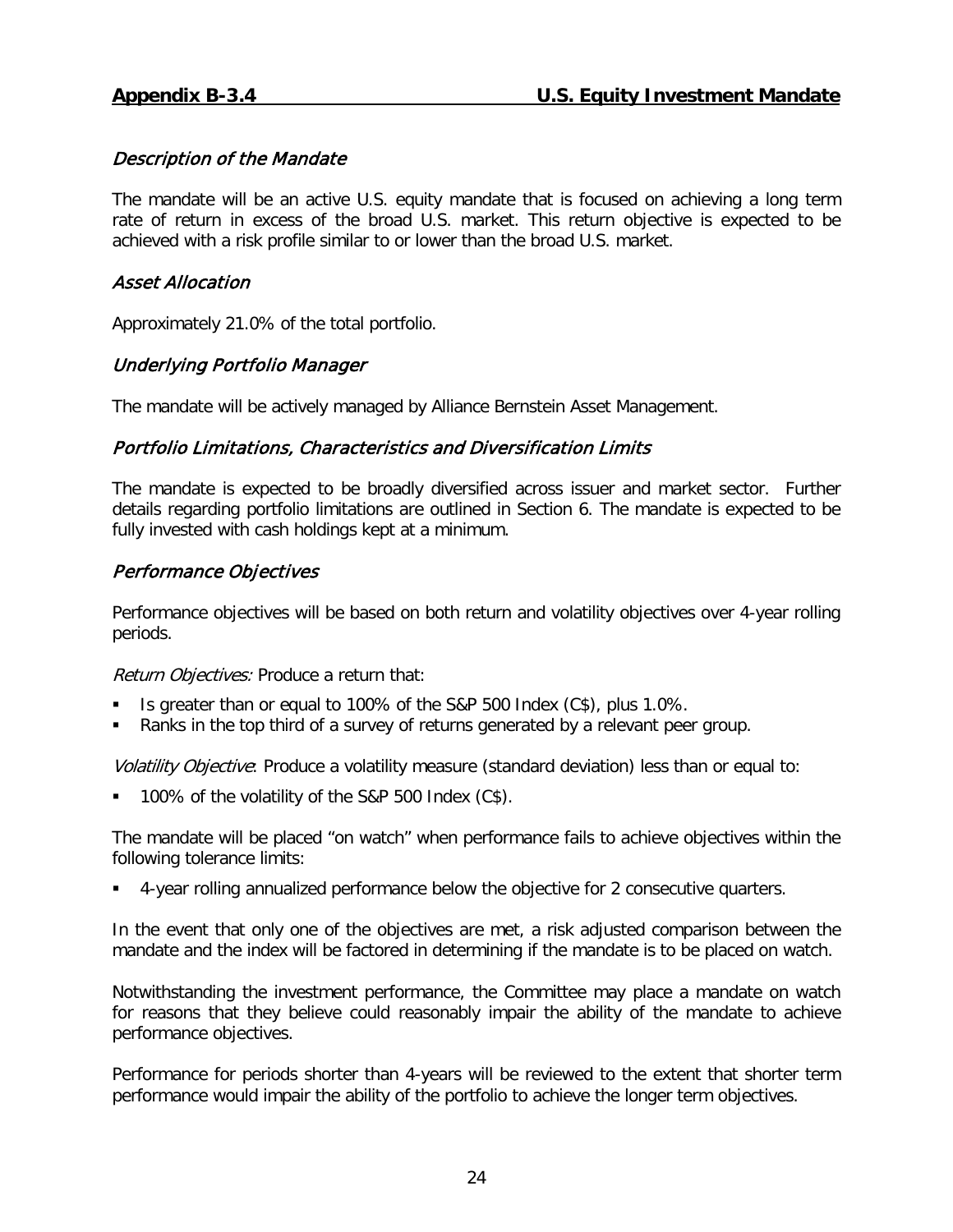<span id="page-26-0"></span>The mandate will be an all country equity mandate (excluding U.S. equity) that is focused on achieving a long term rate of return in excess of the broad global market (excluding U.S. equity). This return objective is expected to be achieved with a risk profile similar to or lower than the broad global market (excluding U.S. equity).

# Asset Allocation

Approximately 2.5% of the total portfolio.

# Underlying Portfolio Manager

The mandate will be actively managed by Baillie Gifford.

# Portfolio Limitations, Characteristics and Diversification Limits

The mandate is expected to be broadly diversified across issuer and market sector and geography. Further details regarding portfolio limitations are outlined in Appendix C. The mandate is expected to be fully invested with cash holdings kept at a minimum.

# Performance Objectives

Performance objectives will be based on both return and volatility objectives over 4-year rolling periods.

Return Objectives: Produce a return that:

- Is greater than or equal to 100% of the MSCI ACWI-ex U.S. Index (C\$), plus 1.5%.
- Ranks in the top third of a survey of returns generated by a relevant peer group.

Volatility Objective: Produce a volatility measure (standard deviation) less than or equal to:

100% of the volatility of the MSCI ACWI-ex U.S. Index (C\$).

The mandate will be placed "on watch" when performance fails to achieve objectives within the following tolerance limits:

4-year rolling annualized performance below the objective for 2 consecutive quarters.

In the event that only one of the objectives are met, a risk adjusted comparison between the mandate and the index will be factored in determining if the mandate is to be placed on watch.

Notwithstanding the investment performance, the Committee may place a mandate on watch for reasons that they believe could reasonably impair the ability of the mandate to achieve performance objectives.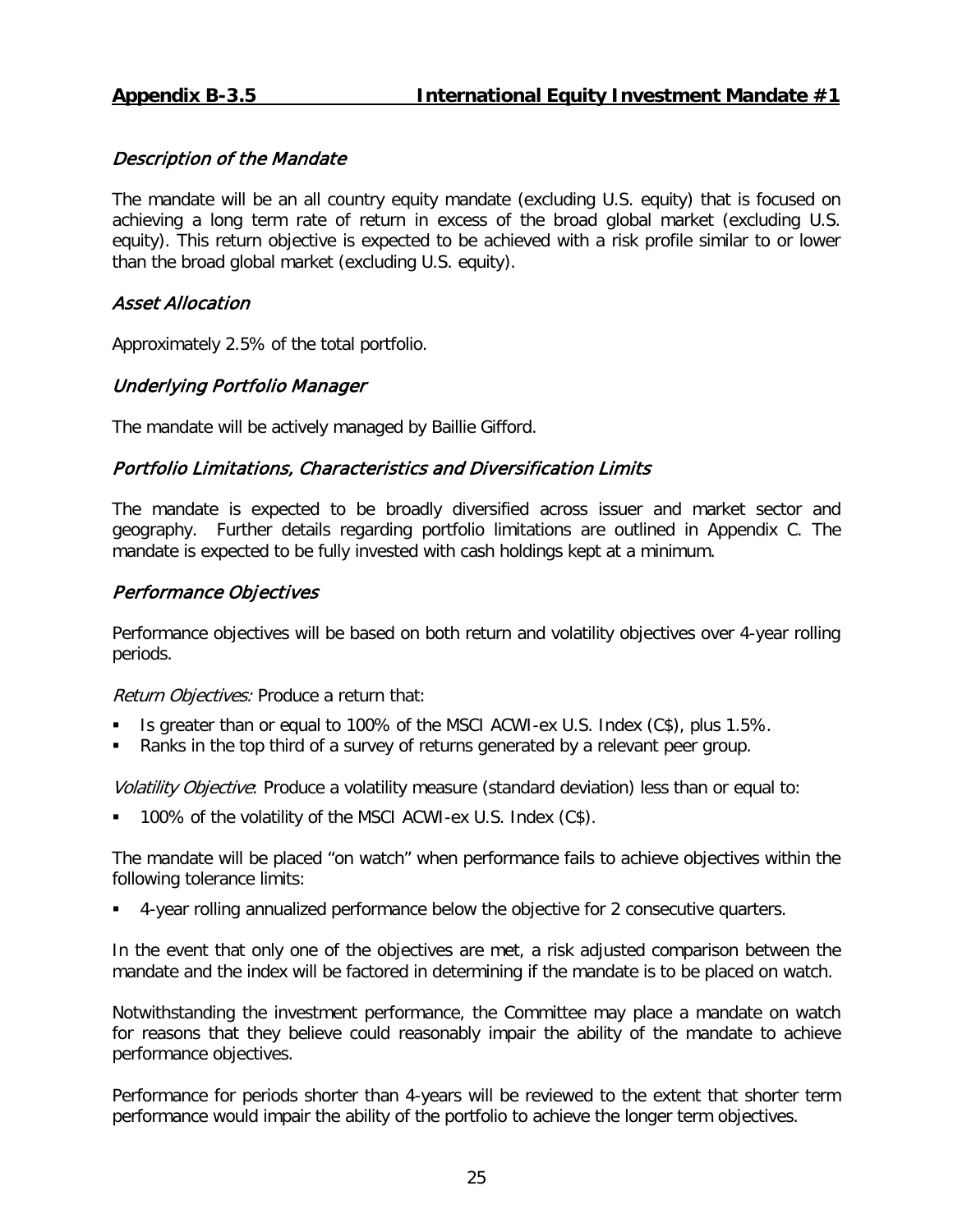<span id="page-27-0"></span>The mandate will be an all country equity mandate (excluding U.S. equity) that is focused on achieving a long term rate of return in excess of the broad global market (excluding U.S. equity). This return objective is expected to be achieved with a risk profile similar to or lower than the broad global market (excluding U.S. equity).

# Asset Allocation

Approximately 3.75% of the total portfolio.

# Underlying Portfolio Manager

The mandate will be actively managed by Fiera Capital.

# Portfolio Limitations, Characteristics and Diversification Limits

The mandate is expected to be broadly diversified across issuer and market sector and geography. Further details regarding portfolio limitations are outlined in Appendix C. The mandate is expected to be fully invested with cash holdings kept at a minimum.

# Performance Objectives

Performance objectives will be based on both return and volatility objectives over 4-year rolling periods.

Return Objectives: Produce a return that:

- Is greater than or equal to 100% of the MSCI ACWI-ex U.S. Index (C\$), plus 1.5%.
- Ranks in the top third of a survey of returns generated by a relevant peer group.

Volatility Objective: Produce a volatility measure (standard deviation) less than or equal to:

100% of the volatility of the MSCI ACWI-ex U.S. Index (C\$).

The mandate will be placed "on watch" when performance fails to achieve objectives within the following tolerance limits:

4-year rolling annualized performance below the objective for 2 consecutive quarters.

In the event that only one of the objectives are met, a risk adjusted comparison between the mandate and the index will be factored in determining if the mandate is to be placed on watch.

Notwithstanding the investment performance, the Committee may place a mandate on watch for reasons that they believe could reasonably impair the ability of the mandate to achieve performance objectives.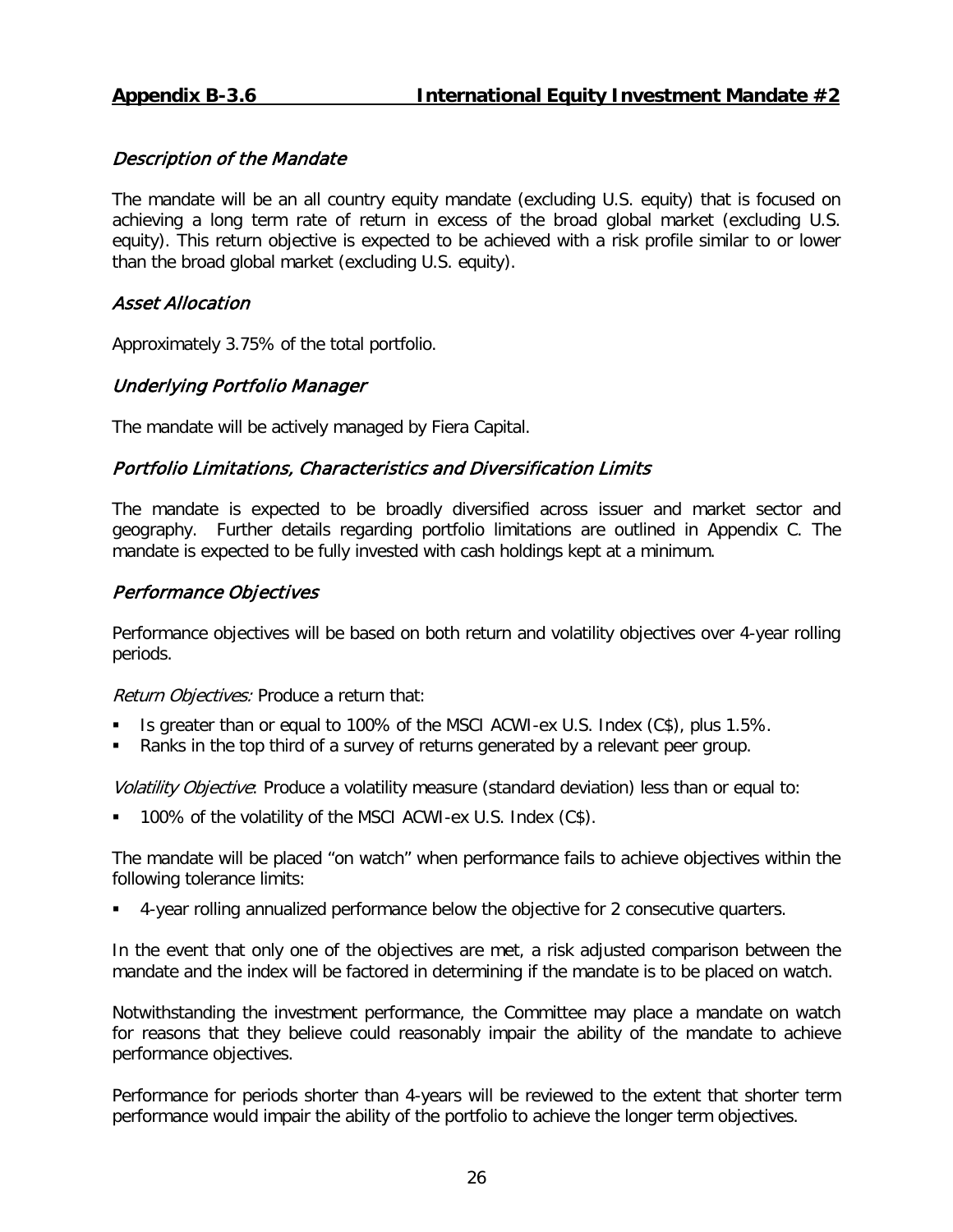<span id="page-28-0"></span>The mandate will be an all country equity mandate (excluding U.S. equity) that is focused on achieving a long term rate of return in excess of the broad global market (excluding U.S. equity). This return objective is expected to be achieved with a risk profile similar to or lower than the broad global market (excluding U.S. equity).

# Asset Allocation

Approximately 3.75% of the total portfolio.

# Underlying Portfolio Manager

The mandate will be actively managed by Wellington Management.

# Portfolio Limitations, Characteristics and Diversification Limits

The mandate is expected to be broadly diversified across issuer and market sector and geography. Further details regarding portfolio limitations are outlined in Appendix C. The mandate is expected to be fully invested with cash holdings kept at a minimum.

# Performance Objectives

Performance objectives will be based on both return and volatility objectives over 4-year rolling periods.

Return Objectives: Produce a return that:

- Is greater than or equal to 100% of the MSCI ACWI-ex U.S. Index (C\$), plus 1.5%.
- Ranks in the top third of a survey of returns generated by a relevant peer group.

Volatility Objective: Produce a volatility measure (standard deviation) less than or equal to:

100% of the volatility of the MSCI ACWI-ex U.S. Index (C\$).

The mandate will be placed "on watch" when performance fails to achieve objectives within the following tolerance limits:

4-year rolling annualized performance below the objective for 2 consecutive quarters.

In the event that only one of the objectives are met, a risk adjusted comparison between the mandate and the index will be factored in determining if the mandate is to be placed on watch.

Notwithstanding the investment performance, the Committee may place a mandate on watch for reasons that they believe could reasonably impair the ability of the mandate to achieve performance objectives.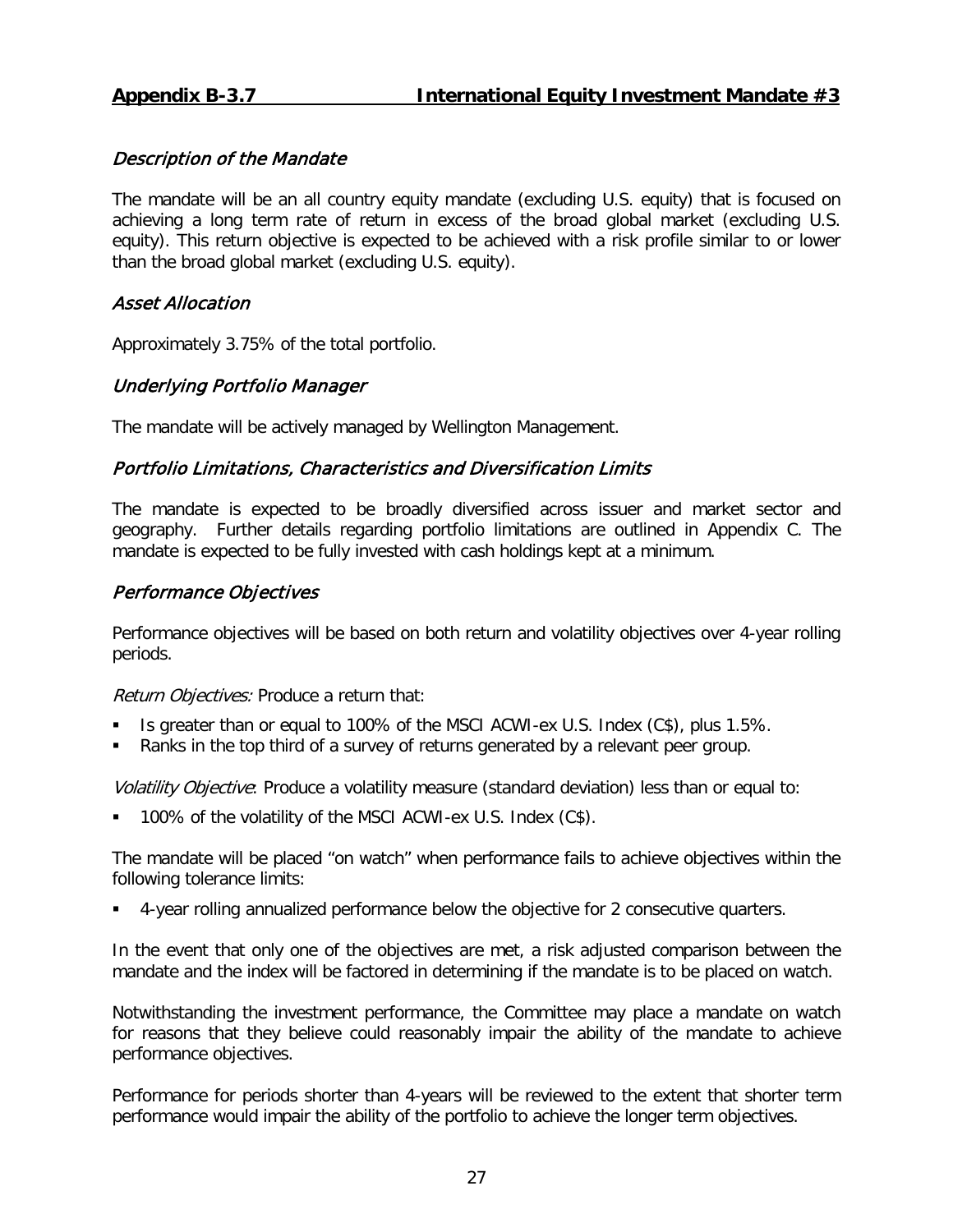<span id="page-29-0"></span>The mandate is a passively managed Canadian fixed income portfolio expected to replicate the exposure of the broad Canadian bond market within an acceptable level of tracking error. The manager is expected implement a replication strategy that represents an acceptable tradeoff between implementation costs and overall risk and return characteristics.

# Asset Allocation

Approximately 12.5% of the total portfolio.

# Underlying Portfolio Manager

The mandate will be passively managed by CIBC Global Asset Management.

# Portfolio Limitations, Characteristics and Diversification Limits

The quality, maturity, and diversification constraints imposed by the Policy on the fixed income portfolio are waived in respect of the indexed bond portfolio; to the extent they would impede the indexed bond manager from building a bond portfolio whose characteristics replicate those of the index. Further details regarding portfolio limitations are outlined in Appendix C. The mandate is expected to be fully invested with cash holdings kept at a minimum.

# Performance Objectives

Performance objectives will be based on both return and volatility objectives over 4-year rolling periods.

Return Objectives: Produce a return that:

Is equal to 100% of the FSTE TMX Universe Bond Index plus or minus 0.10%.

Volatility Objective: Produce a volatility measure (standard deviation) less than or equal to:

**100% of the volatility of the FSTE TMX Universe Index.** 

The mandate will be placed "on watch" when performance fails to achieve objectives within the following tolerance limits:

4-year rolling annualized performance below the objective for 2 consecutive quarters.

In the event that only one of the objectives are met, a risk adjusted comparison between the mandate and the index will be factored in determining if the mandate is to be placed on watch.

Notwithstanding the investment performance, the Committee may place a mandate on watch for reasons that they believe could reasonably impair the ability of the mandate to achieve performance objectives.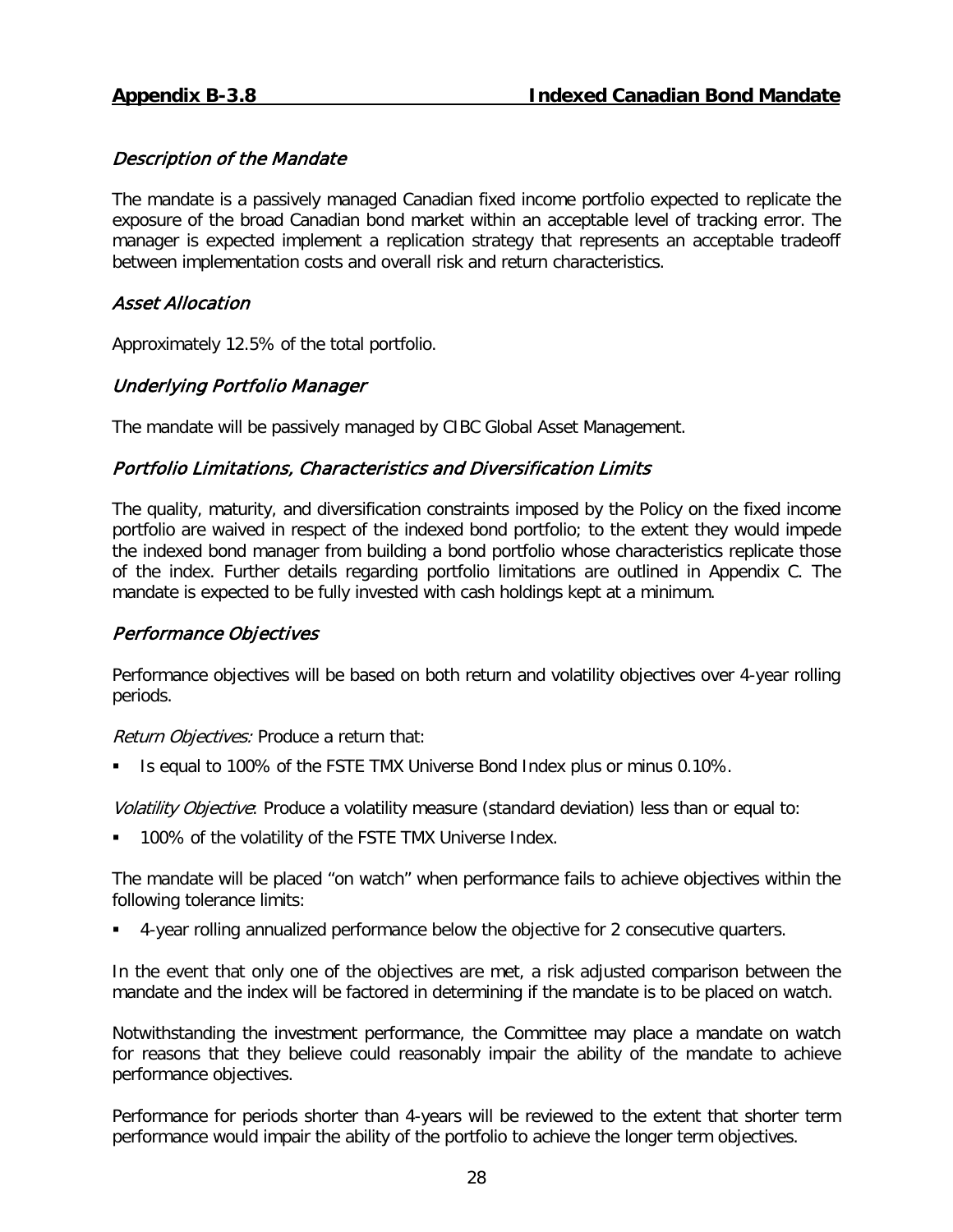<span id="page-30-0"></span>The mandate will be an actively managed Canadian fixed income and cash mandate that is focused on achieving a long term rate of return in excess of the broad Canadian fixed income mandate. This return objective is expected to be achieved with a risk profile similar to or lower than the broad Canadian fixed income market.

# Asset Allocation

Approximately 7.75% of the total portfolio.

# Underlying Portfolio Manager

The mandate will be actively managed by Jarislowsky Fraser Limited.

# Portfolio Limitations, Characteristics and Diversification Limits

The mandate is expected to be broadly diversified across issuer and market sector. Further details regarding portfolio limitations are outlined in Section 6. The mandate is expected to be fully invested with cash holdings kept at a minimum.

# Performance Objectives

Performance objectives will be based on both return and volatility objectives over 4-year rolling periods.

Return Objectives: Produce a return that:

- Is greater than or equal to 100% of the FSTE TMX Universe Bond Index plus 0.50%.
- Ranks in the top third of a survey of returns generated by a relevant peer group.

Volatility Objective: Produce a volatility measure (standard deviation) less than or equal to:

100% of the volatility of the FSTE TMX Universe Bond Index.

The mandate will be placed "on watch" when performance fails to achieve objectives within the following tolerance limits:

4-year rolling annualized performance below the objective for 2 consecutive quarters.

In the event that only one of the objectives are met, a risk adjusted comparison between the mandate and the index will be factored in determining if the mandate is to be placed on watch.

Notwithstanding the investment performance, the Committee may place a mandate on watch for reasons that they believe could reasonably impair the ability of the mandate to achieve performance objectives.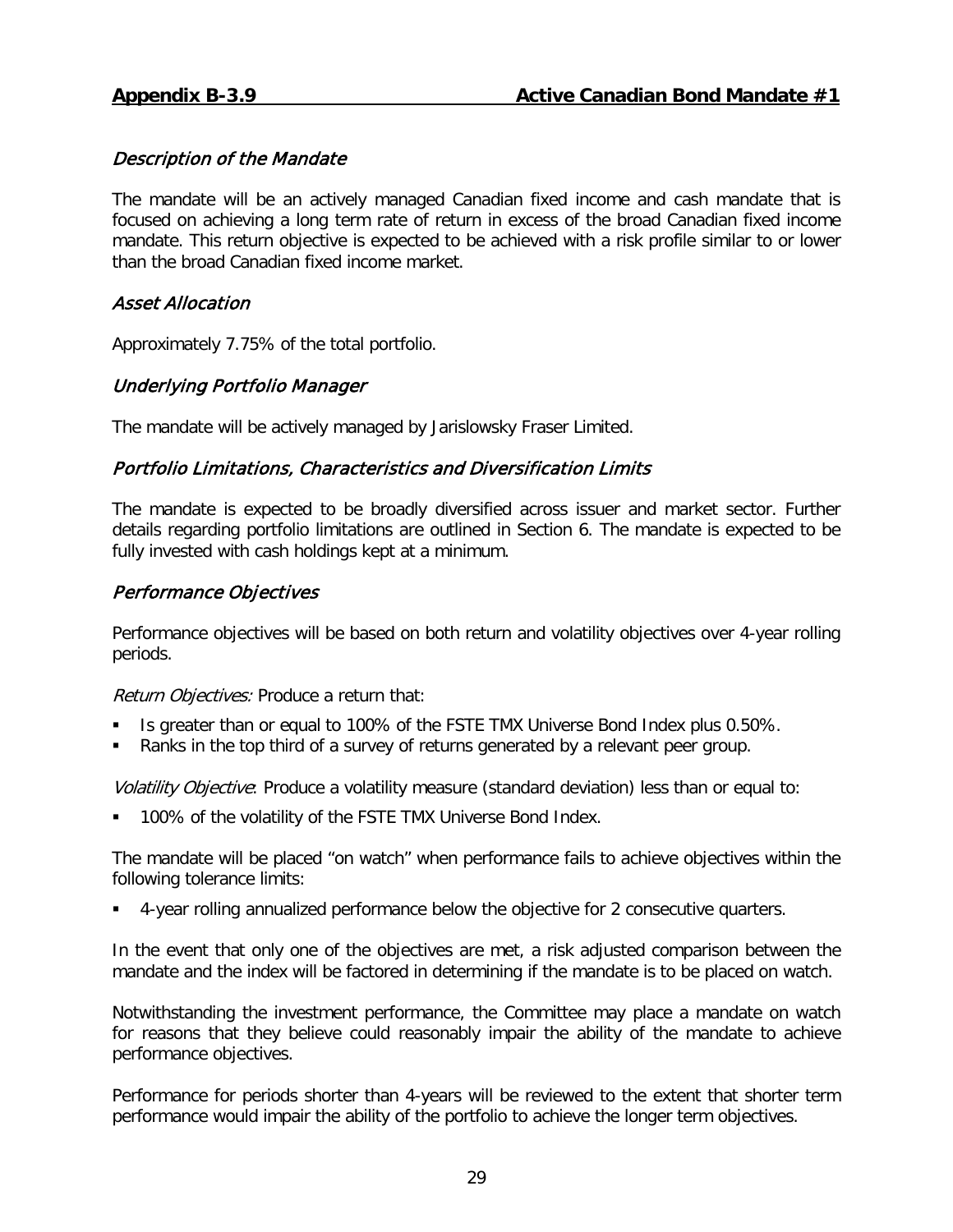<span id="page-31-0"></span>The mandate will be an actively managed Canadian fixed income and cash mandate that is focused on achieving a long term rate of return in excess of the broad Canadian fixed income mandate. This return objective is expected to be achieved with a risk profile similar to or lower than the broad Canadian fixed income market.

# Asset Allocation

Approximately 7.75% of the total portfolio.

# Underlying Portfolio Manager

The mandate will be actively managed by Greystone Managed Investments.

# Portfolio Limitations, Characteristics and Diversification Limits

The mandate is expected to be broadly diversified across issuer and market sector. Further details regarding portfolio limitations are outlined in Section 6. The mandate is expected to be fully invested with cash holdings kept at a minimum.

# Performance Objectives

Performance objectives will be based on both return and volatility objectives over 4-year rolling periods.

Return Objectives: Produce a return that:

- Is greater than or equal to 100% of the FSTE TMX Universe Bond Index plus 0.50%.
- Ranks in the top third of a survey of returns generated by a relevant peer group.

Volatility Objective: Produce a volatility measure (standard deviation) less than or equal to:

100% of the volatility of the FSTE TMX Universe Bond Index.

The mandate will be placed "on watch" when performance fails to achieve objectives within the following tolerance limits:

4-year rolling annualized performance below the objective for 2 consecutive quarters.

In the event that only one of the objectives are met, a risk adjusted comparison between the mandate and the index will be factored in determining if the mandate is to be placed on watch.

Notwithstanding the investment performance, the Committee may place a mandate on watch for reasons that they believe could reasonably impair the ability of the mandate to achieve performance objectives.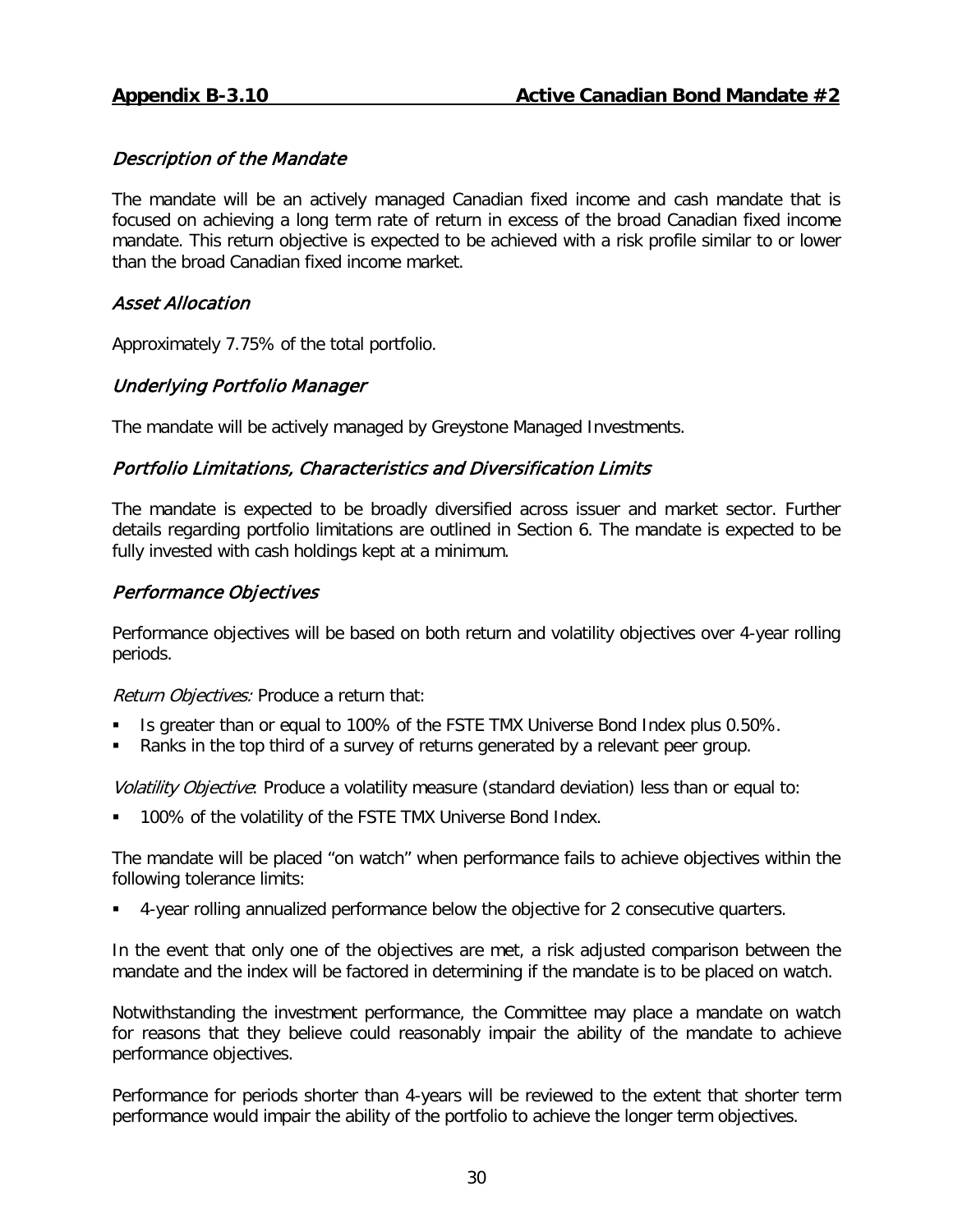<span id="page-32-0"></span>The mandate will be a core, broadly diversified real estate pooled fund with an open, liquid structure. The fund is expected to be diversified across geography and property type and invest primarily in income generating freehold or leasehold interests in income generating buildings and development projects.

# Asset Allocation

Approximately 4.8% of the total portfolio.

# Underlying Portfolio Manager

The mandate will be actively managed by Greystone Managed Investments.

# Portfolio Limitations, Characteristics and Diversification Limits

The mandate is expected to be broadly diversified across sector and geography. Further details regarding portfolio limitations are outlined in Appendix C. The mandate is expected to be fully invested with cash holdings kept at a minimum.

# Performance Objectives

Performance objectives will be based on both return and volatility objectives over 4-year rolling periods.

Return Objectives: Produce a return that is:

Greater than or equal to 100% of the Canadian CPI plus 4.0%.

Volatility Objective: Produce a volatility measure (standard deviation) less than or equal to:

100% of the volatility of the Canadian CPI.

The mandate will be placed "on watch" when performance fails to achieve objectives within the following tolerance limits:

4-year rolling annualized performance below the objective for 2 consecutive quarters.

In the event that only one of the objectives are met, a risk adjusted comparison between the mandate and the index will be factored in determining if the mandate is to be placed on watch.

Notwithstanding the investment performance, the Committee may place a mandate on watch for reasons that they believe could reasonably impair the ability of the mandate to achieve performance objectives.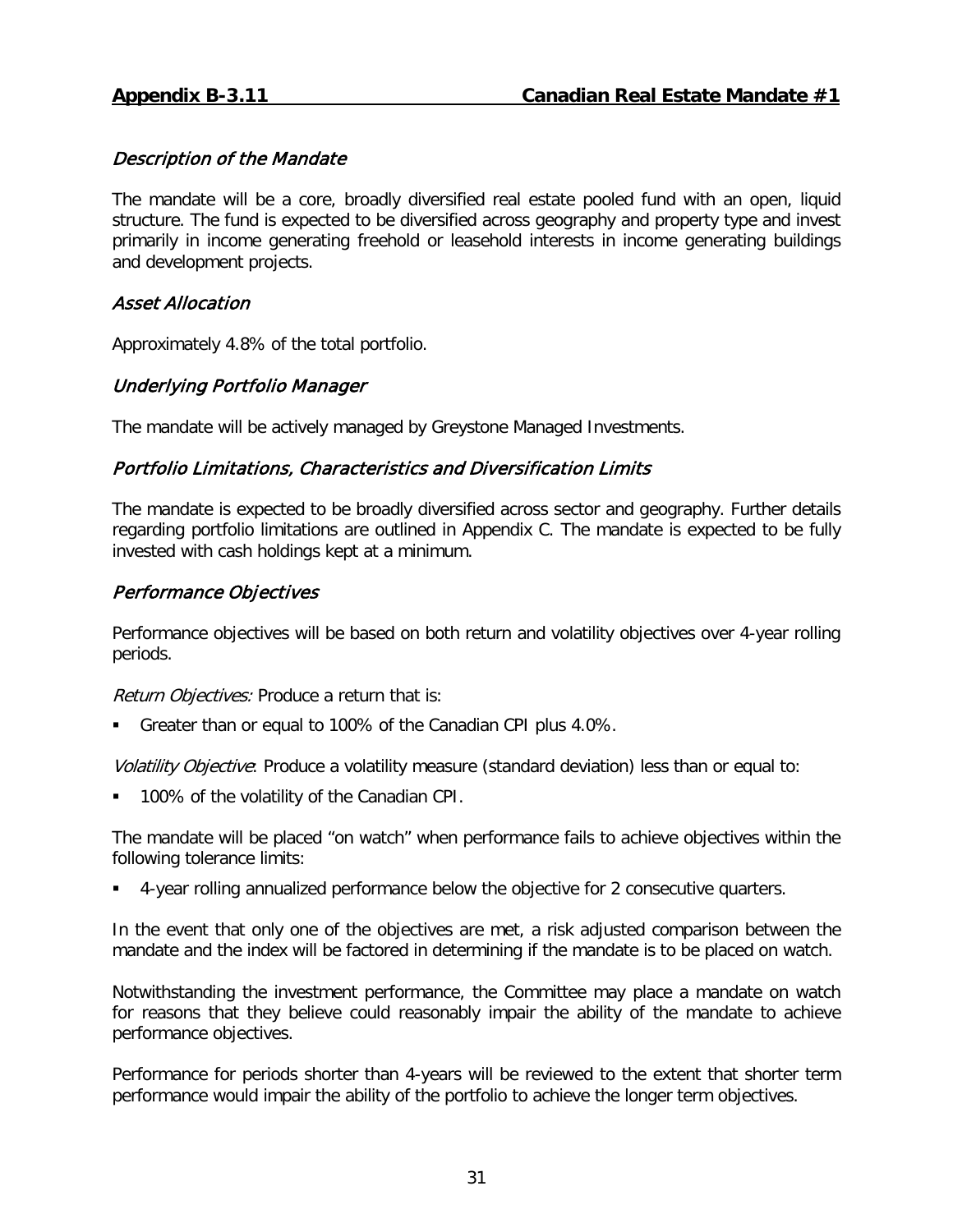<span id="page-33-0"></span>The mandate will be Canadian core, broadly diversified real estate. The portfolio is expected to be diversified across geography and property type and invest primarily in income generating freehold or leasehold interests in income generating buildings and development projects.

# Asset Allocation

Approximately 3.2% of the total portfolio, invested in one or more limited partnership(s).

# Underlying Portfolio Manager

The mandate will be actively managed by IAM Real Estate Group.

# Portfolio Limitations, Characteristics and Diversification Limits

The mandate is expected to be broadly diversified across sector and geography. Further details regarding portfolio limitations are outlined in Appendix C. The mandate is expected to be fully invested with cash holdings kept at a minimum.

# Performance Objectives

Performance objectives will be based on both return and volatility objectives over 4-year rolling periods.

Return Objectives: Produce a return that is:

Greater than or equal to 100% of the Canadian CPI plus 4.0%.

Volatility Objective: Produce a volatility measure (standard deviation) less than or equal to:

100% of the volatility of the Canadian CPI.

The mandate will be placed "on watch" when performance fails to achieve objectives within the following tolerance limits:

4-year rolling annualized performance below the objective for 2 consecutive quarters.

In the event that only one of the objectives are met, a risk adjusted comparison between the mandate and the index will be factored in determining if the mandate is to be placed on watch.

Notwithstanding the investment performance, the Committee may place a mandate on watch for reasons that they believe could reasonably impair the ability of the mandate to achieve performance objectives.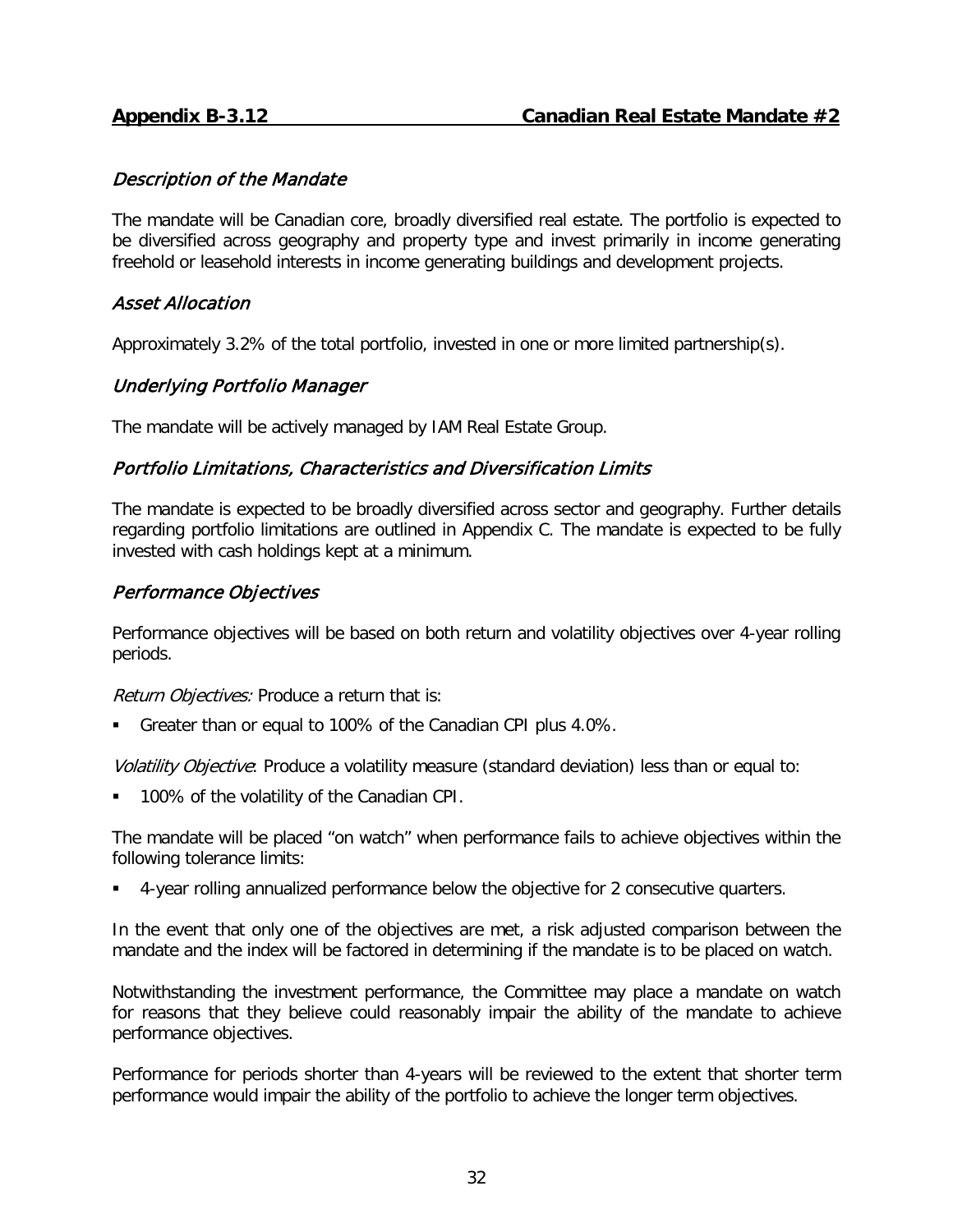<span id="page-34-0"></span>The mandate will be a core, broadly diversified commercial mortgage pooled fund. The fund is expected to be diversified across geography and property type.

# Asset Allocation

Approximately 8.0% of the total portfolio.

# Underlying Portfolio Manager

The mandate will be actively managed by Greystone Managed Investments.

# Portfolio Limitations, Characteristics and Diversification Limits

The mandate is expected to be broadly diversified across sector and geography. Further details regarding portfolio limitations are outlined in Appendix C. The mandate is expected to be fully invested with cash holdings kept at a minimum.

#### Performance Objectives

Performance objectives will be based on both return and volatility objectives over 4-year rolling periods.

Return Objectives: Produce a return that is:

 Greater than or equal to 60% FTSE TMX Short Term Bond Index, plus 40% FTSE TMX Mid Term Bond Index plus 0.5%.

Volatility Objective: Produce a volatility measure (standard deviation) less than or equal to:

60% FTSE TMX Short Term Bond Index, plus 40% FTSE TMX Mid Term Bond Index.

The mandate will be placed "on watch" when performance fails to achieve objectives within the following tolerance limits:

4-year rolling annualized performance below the objective for 2 consecutive quarters.

In the event that only one of the objectives are met, a risk adjusted comparison between the mandate and the index will be factored in determining if the mandate is to be placed on watch.

Notwithstanding the investment performance, the Committee may place a mandate on watch for reasons that they believe could reasonably impair the ability of the mandate to achieve performance objectives.